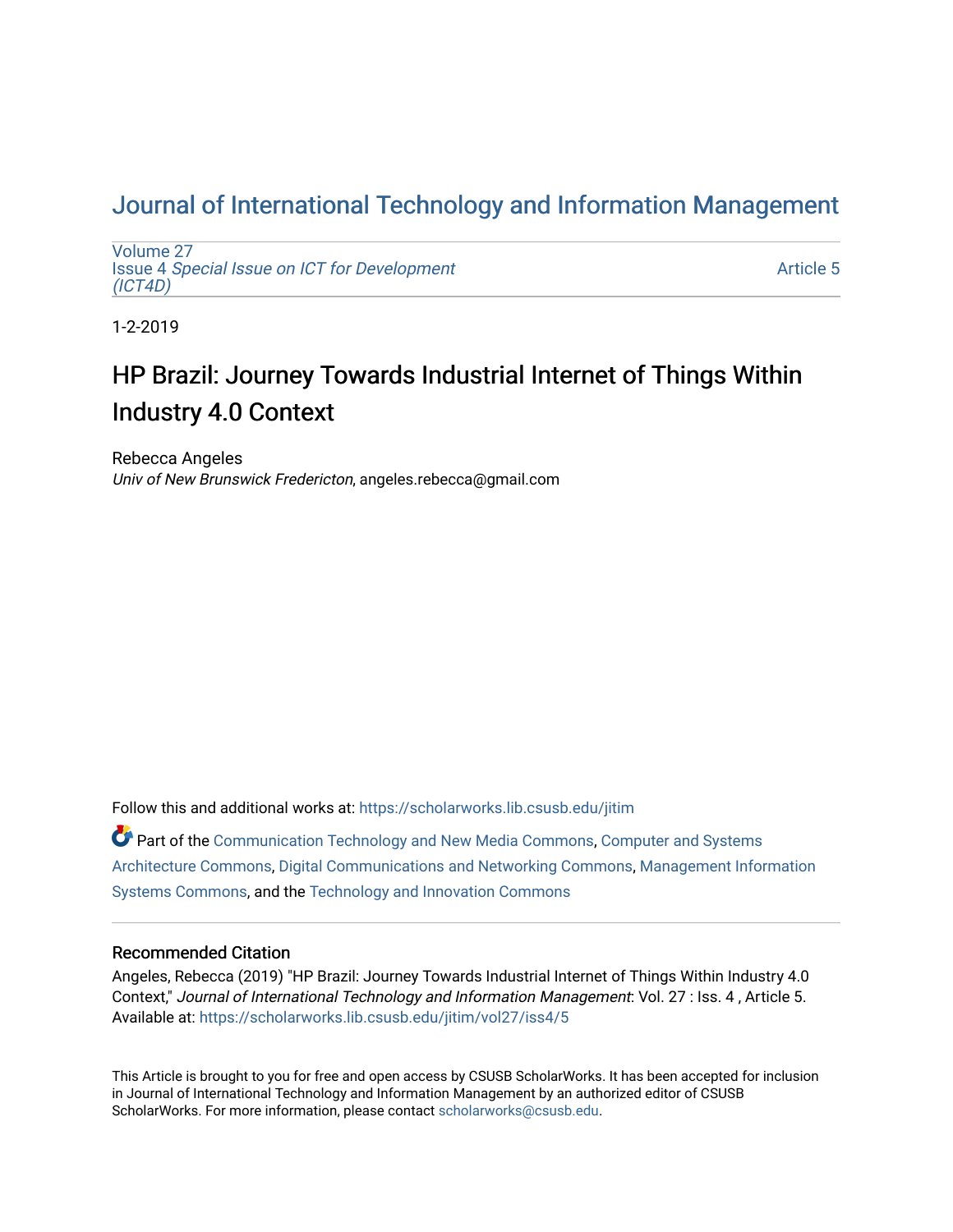## HP Brazil: Journey Towards Industrial Internet of Things Within Industry 4.0 Context

Cover Page Footnote Not Applicable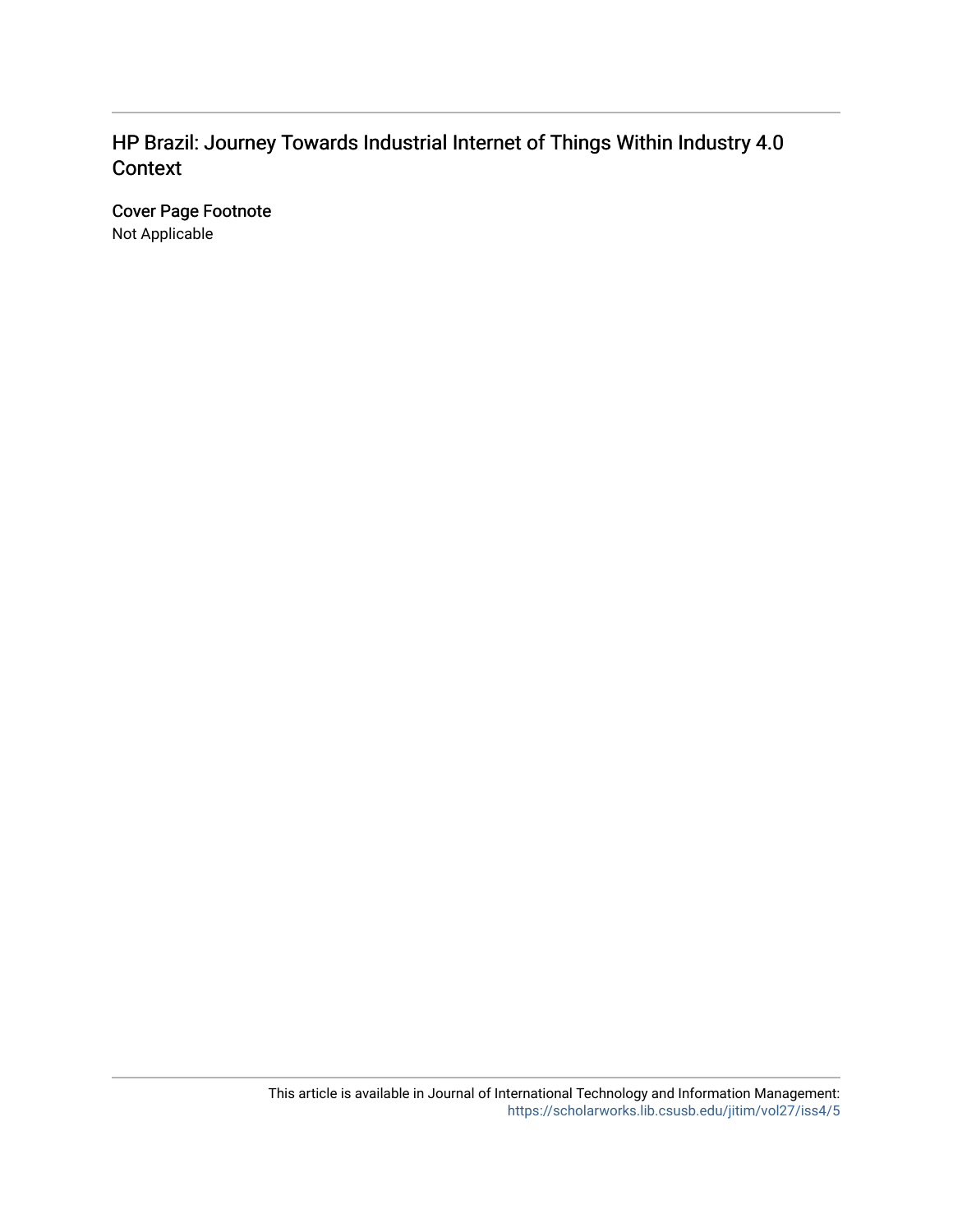## **HP Brazil: Journey Towards Industrial Internet of Things Within Industry 4.0 Context**

**Rebecca Angeles**

*University of New Brunswick Fredericton, Canada [rangeles@unb.ca](mailto:rangeles@unb.ca)*

### **ABSTRACT**

*This paper features a case study of Hewlett Packard Brazil's deployment of radio frequency identification-enabled Exceler8 platform to support its product assembly using Flextronics in Sorocaba, Sao Paulo and distribution by DHL. The study also identifies the stage HP Brazil belongs to in its journey to being a full smart factory using the framework of Odwazny et al. (2018). The case study and content analysis methods are used in analyzing the concepts prescribed by the Industry 4.0, smart factory, and Industrial Internet of Things (IIOT) frameworks to HP Brazil's RFID system. The Odwazny et al. (2018) framework identifies HP Brazil as being in the maturity stage, with selected attributes of the "smart factory" stage since its Exceler8 platform supports vertical integration in its assembly, distribution, and recycling sites. Hopefully, empirical work will be pursued with vigor in the future to gain an understanding of the actual conditions that support the successful deployment of both Industry 4.0 and IIOT initiatives. Firms interested in applying Industry 4.0 and IIOT concepts within their production environments would be guided by this study. Applying the German Industry 4.0 model, their Industry 4.0 initiative would seek to (1) enable collaboration between humans and machines; (2) produce customized products in small batches; (3) optimize high automation; and (4) deploy devices in flexible and eco-friendly production processes to meet customization requirements.*

**KEYWORDS:** Industrial Internet of Things, Smart Factory, Industry 4.0, radio frequency identification

## **INTRODUCTION**

This study focuses on Hewlett Packard Brazil's (HP Brazil) award-winning industrial Internet of Things (IIOT) radio frequency identification (RFID) deployment in its manufacturing/assembly, distribution, and recycling sites. Using the qualitative methods of content analysis and case study, concepts involved with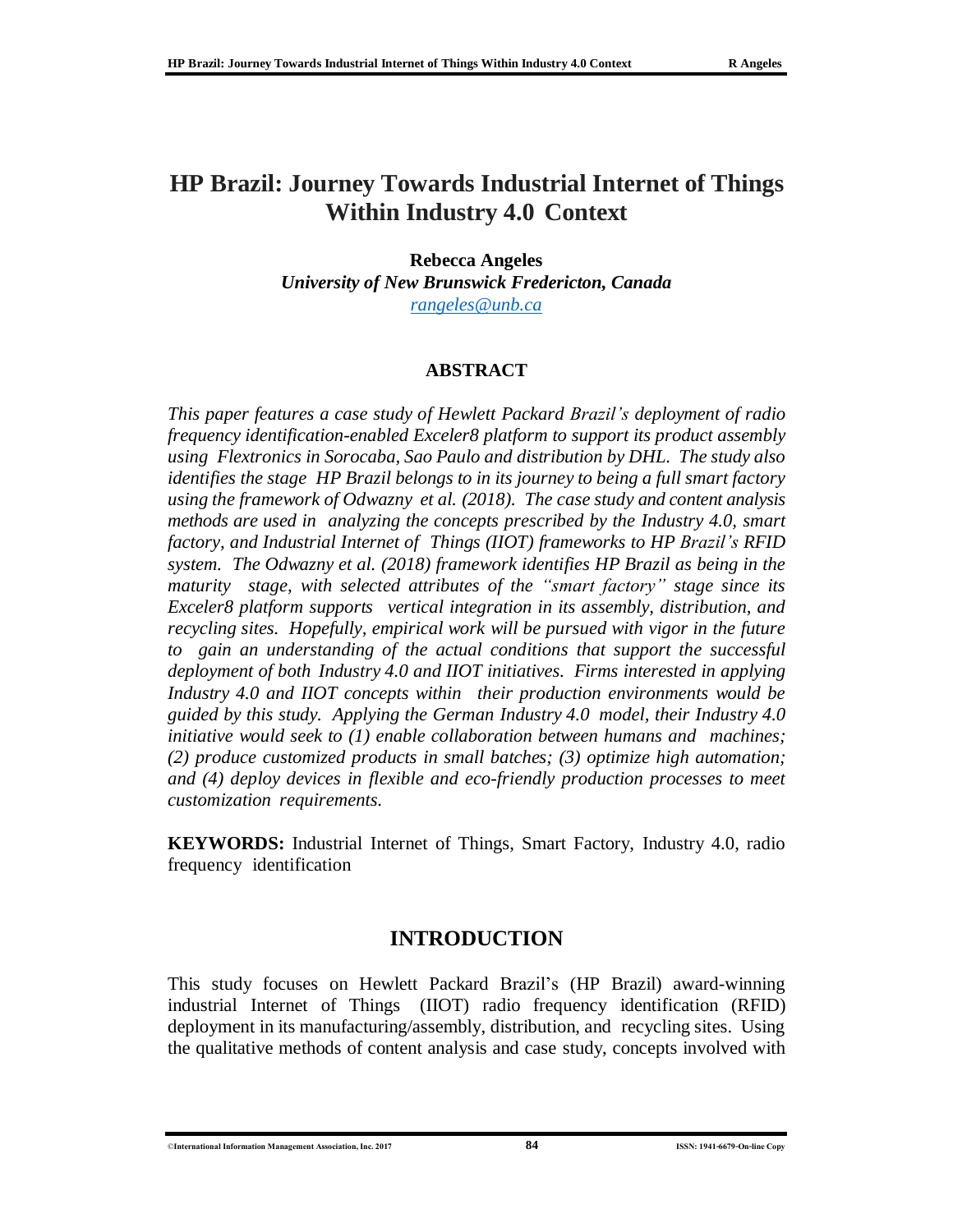the Industry 4.0 initiative of Germany, the Internet of Things, "smart factory," and the framework for the stages of transition to the full "smart factory" status will be used to analyze and understand HP Brazil's foray into IIOT.

## **LITERATURE REVIEW**

### *Hewlett Packard Brazil: Background*

Organized in 1967, HP Brazil is a subsidiary of Hewlett Packard North America, a Fortune 100 firm (Rapp, 2018; Pandini, 2007). With business operations in Sorocaba, Sao Paulo, HP Brazil uses contracted manufacturing/assembling with Flextronics to produce servers, laser and inkjet printers, scanners, personal computers, and monitors for the business market.

HP Brazil developed its Exceler8 platform in 2015 in its attempt to deploy IOT and Industry 4.0 concepts in its business operations using RFID (Perin, 2017).

### *Industry 4.0 Characteristics*

Germany launched its High-Technology Strategy 2020 Action Plan, which featured the "Industry 4.0" concept in 2011 (Odwazny et al., 2018; Rapp, 2018). Similar initiatives were introduced in the U.S. (i.e., Industrial Internet Consortium) in 2014, in China (i.e., Internet+), among other countries (Odwasny et al., 2018). The German Industry 4.0 version's objectives are: (1) enable real-time communication and collaboration between humans and machines; (2) produce non-standard, customized product items in small batches, optimizing high automation and efficiencies in a smart factory (Lee et al., 2017); (3) deploy devices in the production process to enable flexible and dynamic systems management to meet specific customer requirements (Prause & Weigand, 2016); (4) promote flexible, efficient, and eco-friendly production processes; and (5) establish a global network of setting value (Frazzon et al., 2013) and "…influencing business models and corporate structure…" (Kagermann et al., 2013, p. 258).

The following are the four key characteristics of Industry 4.0.

### *1) Vertical integration of smart production systems*

Undergirding the Industry 4.0 platform are smart factories supported by smart production systems enabled by cyber-physical systems (CPS) designed for production (Gilchrist, 2016). CPSs are "…integrations of computation, networking,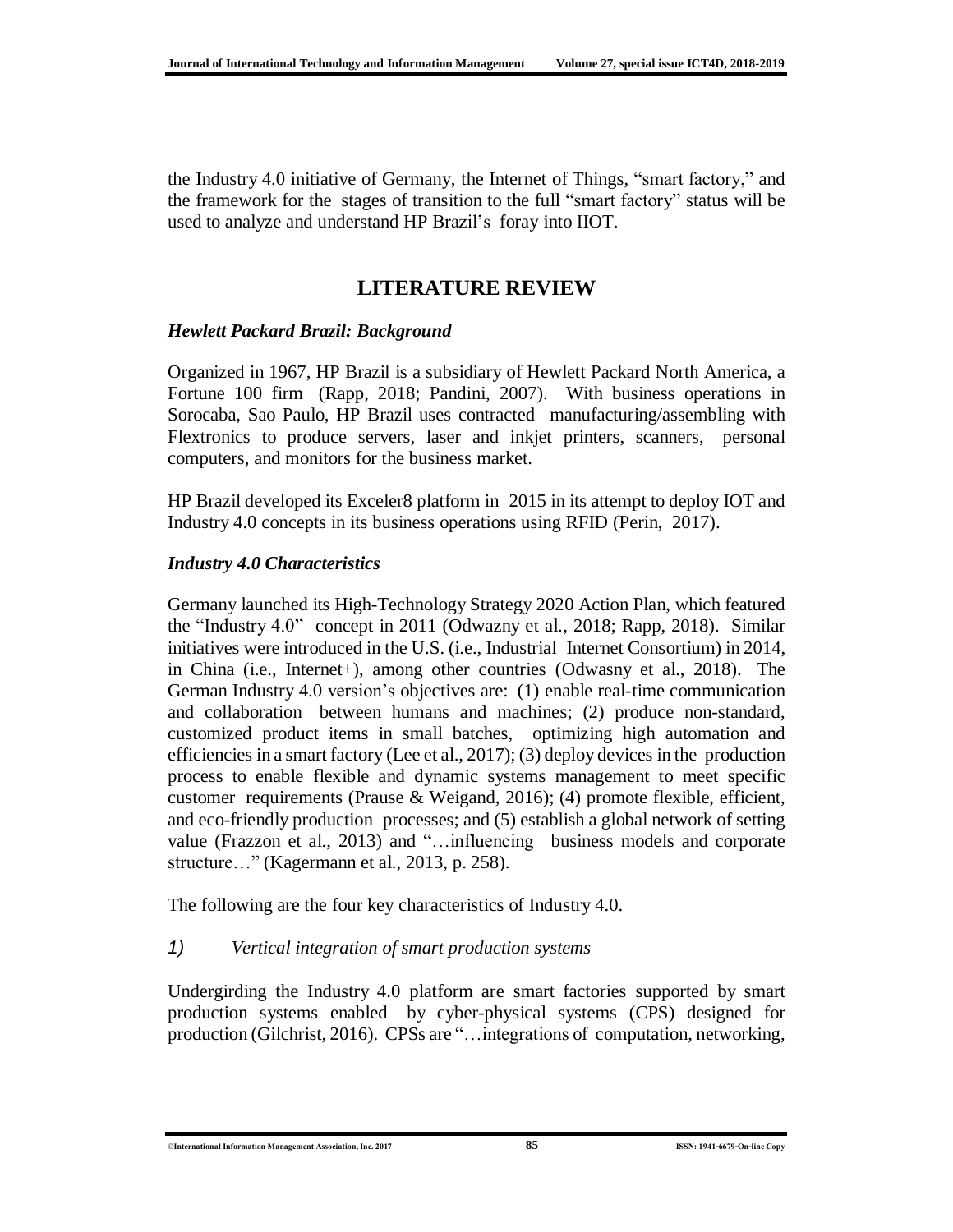and physical processes. Embedded computers and networks monitor and control the physical processes, with feedback loops where physical processes affect computations and vice versa." (Gilchrist, 2016, p. 36). With Industrial IOT, CPSs would be sensor-based applications where RFID tags, RFID readers, antenna nodes, WIFI access points, etc., monitor events like movements of cases and pallets through the physical supply chain. Tags report back tracking information to software stored in other network nodes where processing is conducted to produce information for planning supply chain operations (Gilchrist, 2016).

In a vertically integrated smart factory, networking technologies connect smart production systems within the firm of focus involving internal operations like marketing, production, logistics, and distribution (Gilchrist, 2016).

### *2) Horizontal integration through global value chain networks*

Horizontal integration means the interconnection between the firm of focus and its customers, suppliers, and business partners like technology vendors (Gilchrist, 2016).

### *3) Through-engineering across the entire value chain*

Through-engineering means taking custody of its products' complete life cycle from the time the raw materials are acquired to the time the product is recycled or completely disposed of (Gilchrist, 2016).

### *4) Acceleration of manufacturing*

IT plays a greater role in delivering greater connectivity and interaction between the firm of focus and its trading partners. Notable changes would involve greater modularization of functionalities and use of cloud-based deployments and embedded sensors/devices (Gerbert et al., 2015). Manufacturing will be accelerated if the firm is horizontally integrated with trading partners using automation architectures supported by cloud-based software capabilities for production-related applications and data-driven services (Gerbert et al., 2015). Cyber physical systems (CPS) systems will also accelerate manufacturing systems. CPS systems capture data on physical events such as the printer assembly process, using sensors, networks, embedded systems, etc., and forward the data to software on another networked node that enable interactions between the software and the physical artifacts (Gilchrist, 2016). CPS systems can also be networked with other complementary devices and so they have input/output (I/O) ports as well. Human workers in the assembly process can resolve exception cases after receiving alerts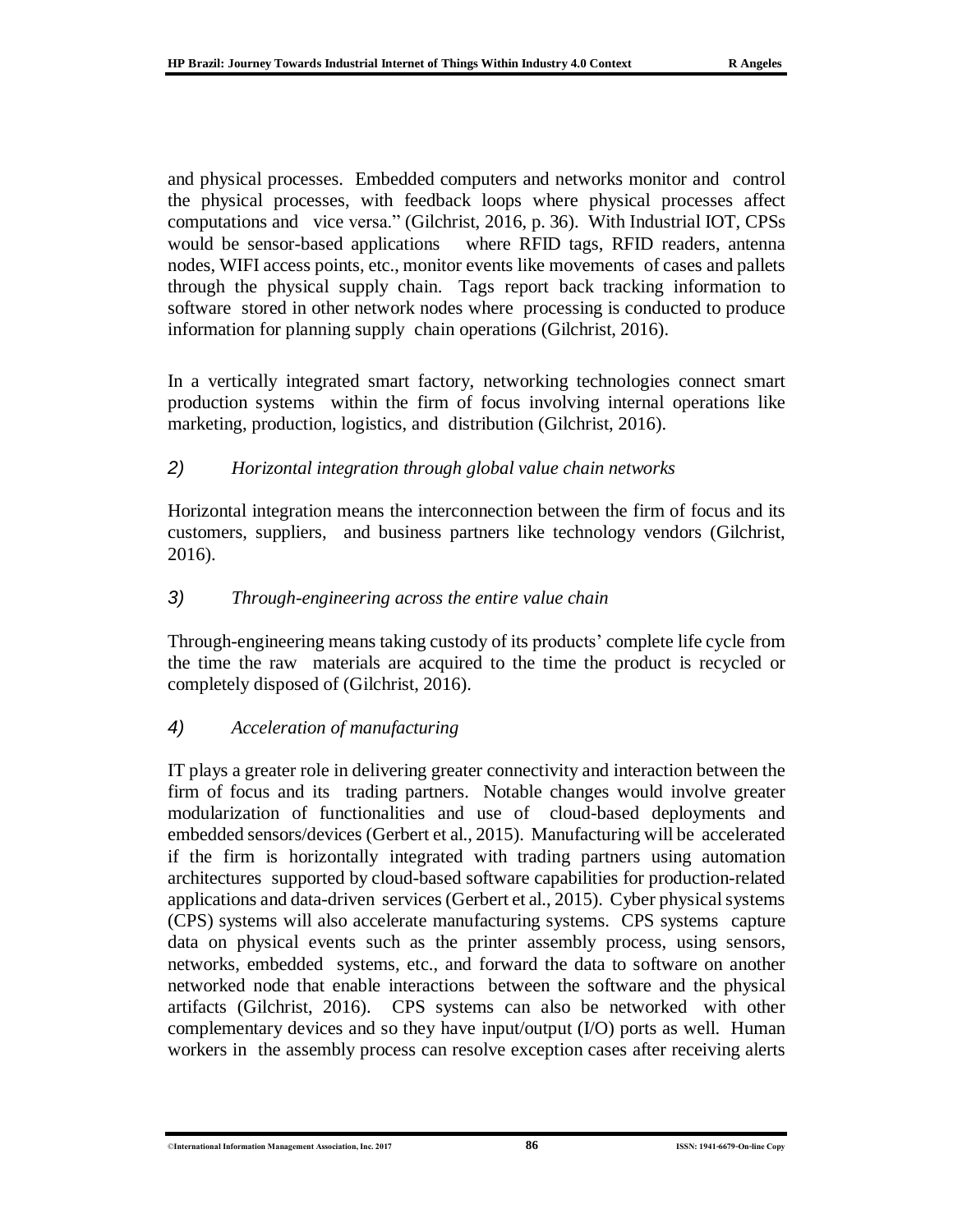from the system. Alerts are produced when programmed business rules are "fired" when certain conditions are met.

### *Industry 4.0 Design Principles*

Under Industry 4.0, intelligent networks link systems, machines, and work units in a firm's supply chain (Gilchrist, 2016). These same principles apply as well to the design of a "smart factory" (Odwazny et al., 2018). These networks are designed to work independently and yet, be able to control each other autonomously to achieve overall system goals. The Industry 4.0 design principles are: 1) interoperability, 2) virtualization, 3) decentralization, 4) real-time capability, 5) service orientation; and 6) modularity (Gilchrist, 2016; Odwazny et al., 2018; Hermann et al., 2016). *Interoperability* means that the different components of a production environment such as business processes, machines, and workers interact and collaborate during the production process. *Virtualization* means having the capability to create and work with virtual models of products/services/business processes resulting from simulation and sensor data gathered from the physical world. Workers can, then, use virtual models for testing or customizing a physical product before actually executing changes to the physical model in the analog world. *Decentralization* means multiple systems can be independently self determining, yet working towards the overall system's goals. This is important when the production system has to be reconfigured to fulfill customized orders (Odwazny et al., 2018). *Real-time capability* means production processes collect data, monitor systems, and return feedback as events are happening --- thus, in "real time." *Service orientation* means creating services that can be consumed both internally within a firm of focus and externally with its trading partners. *Modularity* means that production systems are designed to be modular so that any of them could be modified quickly as market situations change. Isolated changes can be made to specific modules without disrupting the overall system.

### *Industry 4.0 Building Blocks*

Building blocks already available in the marketplace can create "smart factories" within the Industry 4.0 context (Gilchrist, 2016): 1) big data and analytics, 2) autonomous robots, 3) simulation, 4) vertical and horizontal system integration, 5) the industrial IOT, 6) cybersecurity, 7) cloud computing, 8) additive manufacturing (i.e., method of creating objects using three-dimensional model data, by joining materials layer by layer ---similar to 3D printing) (Wohler's Associates, 2018), and 9) augmented reality (i.e., computer-generated and interactive imagery using graphics, sounds, text, and other effects for enhanced effects improving viewer experience) (Techopedia, 2018).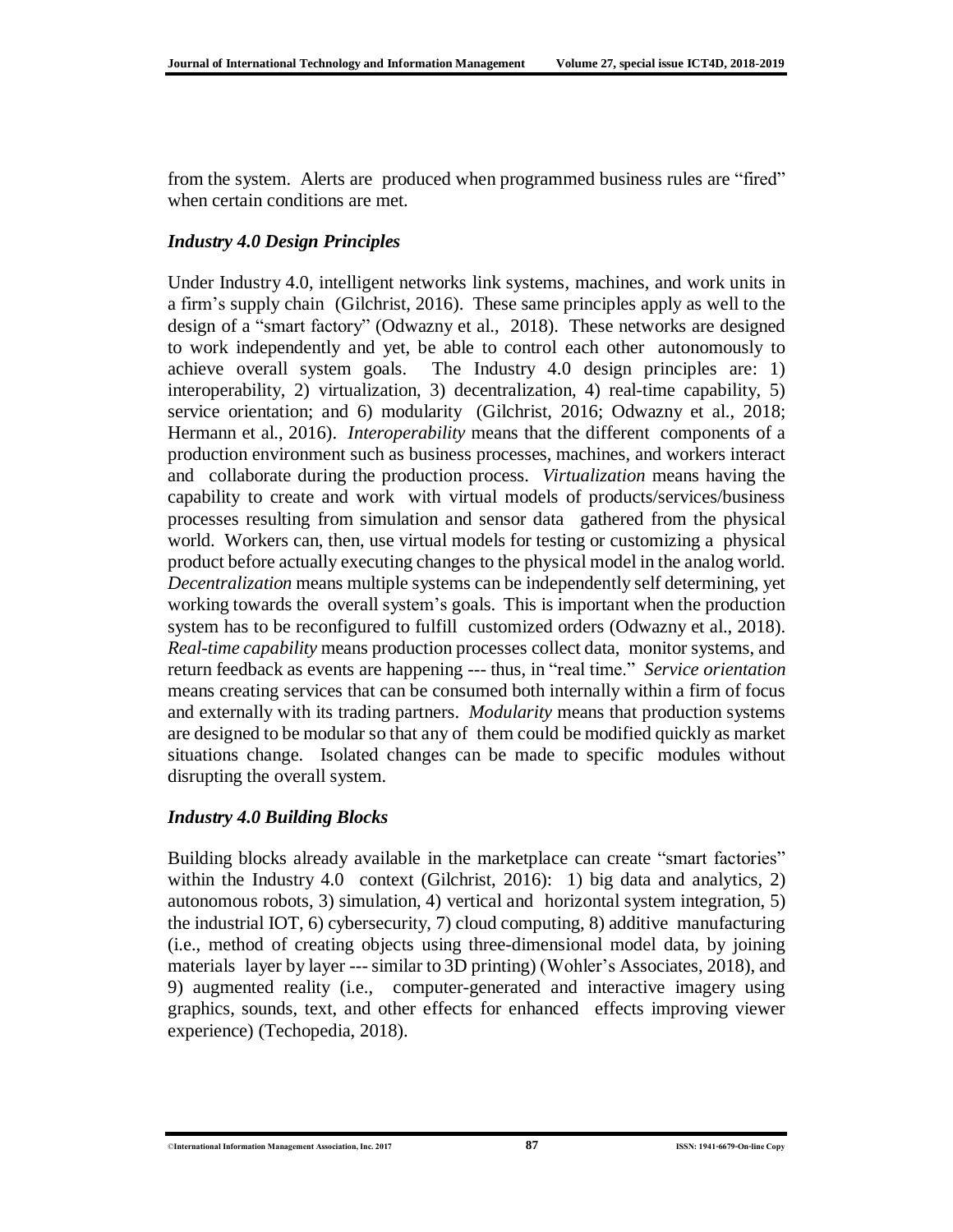#### *Framework: Stages of Transition to "Smart Factory"*

The framework depicting three stages towards attaining "full" smart factory status has been attempted by Odwazny, Szymanska, and Cyplik (2018) based on extensive literature review and content analysis. Table 1 shows these three stages: aspiration, maturity, and smart factory stages, that were based on three factors/evaluation criteria, which are human resources, technical/organizational resources, and managerial capability.

The "smart factory" status is notable for the following features. Vertical and horizontal integration are assumed, with business operations conducted in real time (Prause & Weigand, 2016; Kagermann et al., 2013). Top-class use of analytics methods by internal expert firm data analysts and IOT-generated data is completely captured and secured as an asset, mostly likely involving cloud computing. Virtualization via extensive simulation modeling drives operational decision making. The management layer is most distinctive, however. The "smart factory" supports decentralized and autonomous business process systems, accelerated with cyber physical systems, designed to meet customized client product/service requirements (Hozdic, 2015; Chien et al., 2017). Demand planning and forecasting increasingly focuses on smaller batches fulfilling a particular customer's specifications.

| Implementation    | <b>Evaluation</b>          | <b>Feature</b>                          | <b>Characteristic</b>                                                                      |
|-------------------|----------------------------|-----------------------------------------|--------------------------------------------------------------------------------------------|
| Stage*            | Area                       |                                         |                                                                                            |
|                   | Human factor               | <b>Staff</b><br>qualifications          | Team has qualified individuals<br>including IT specialists<br>and<br>automatics engineers. |
|                   | Technical/<br>organization | Cooperation,<br>communication<br>skills | Individuals are capable to work in<br>teams.                                               |
| <b>Aspiration</b> |                            | Financials                              | Budget is sufficient<br>for<br>investments into<br>staff<br>and<br>technology.             |
|                   |                            | Data                                    | Enterprise aspires to aggregate<br>available<br>data<br>effectively.                       |
|                   | Management                 | Machine<br>park<br>equipment            | Sufficient technology is available<br>including<br>IT solutions.                           |

|  | Table 1. Three-Stage Movement to "Smart Factory" |  |
|--|--------------------------------------------------|--|
|  |                                                  |  |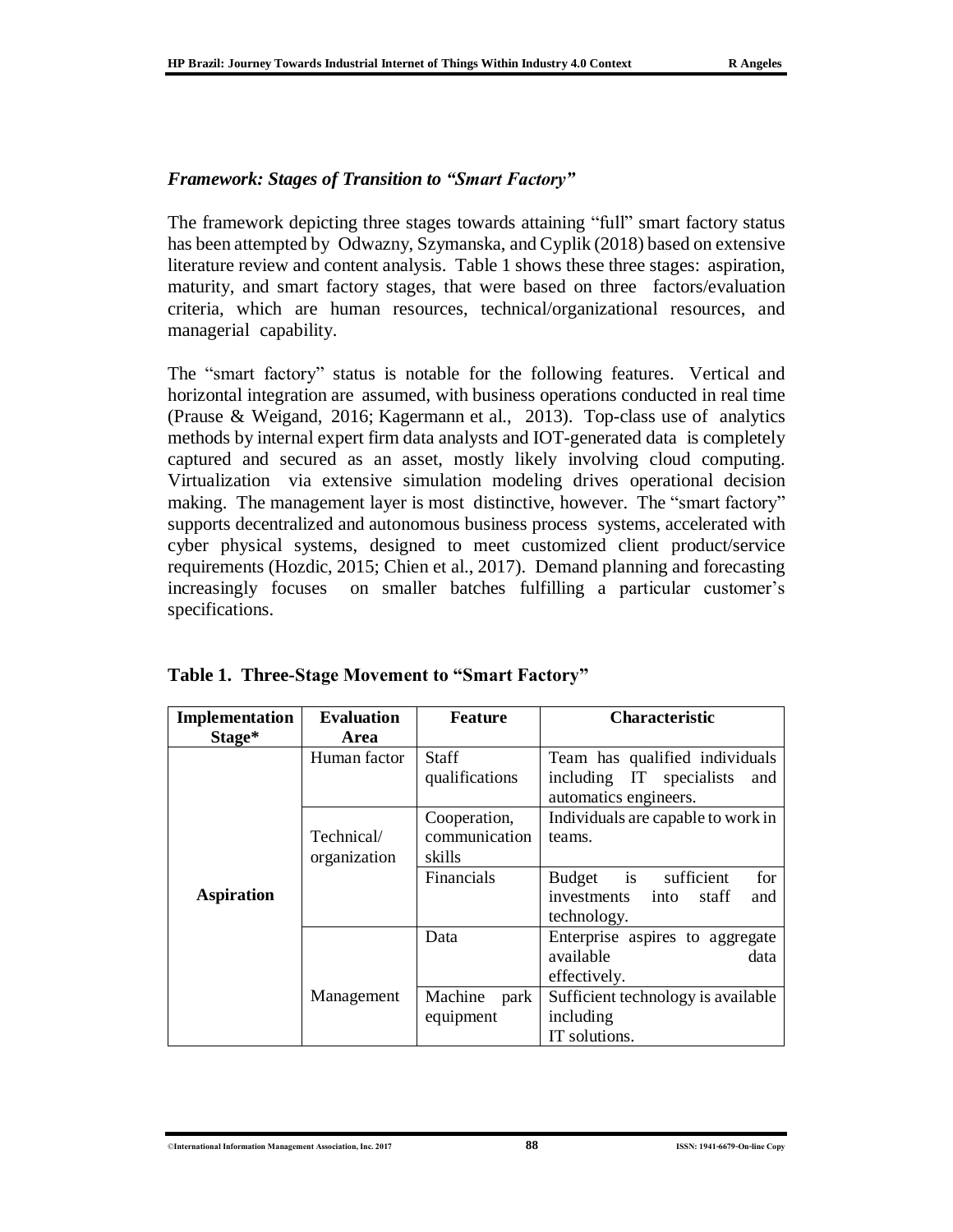|                 |                | Tools<br>and   | and robotics<br>Automation<br>of    |
|-----------------|----------------|----------------|-------------------------------------|
|                 |                | technologies   | single<br>Part<br>processes.        |
|                 |                |                | of the machine park is equipped     |
|                 |                |                | in PLC steering.                    |
|                 |                | Vertical       | Readiness to cooperate with other   |
|                 |                | integration    | departments,                        |
|                 |                |                | within enterprise.                  |
|                 |                | Staff          | employees<br>Operational<br>have    |
|                 | Human factor   | qualifications | analytic skills and operate with    |
|                 |                |                | available IT software.              |
|                 |                | Cooperation,   | Teams gain autonomy and can         |
|                 |                | communication  | easily<br>cooperate                 |
|                 |                | skills         | with others.                        |
|                 |                | Data           | Software and systems are fully      |
| <b>Maturity</b> |                |                | integrated<br>wise.<br>data         |
|                 |                |                | Enterprise is implementing Big      |
|                 | Technical/     |                | Data concept.                       |
|                 | organizational | Tools<br>and   | of<br>-Internet<br>Things<br>is     |
|                 |                | technologies   | gradually.<br>implemented           |
|                 |                |                | More elements are included in the   |
|                 |                |                | net.                                |
|                 |                |                | -Simulation models are used in      |
|                 |                |                | decision                            |
|                 |                |                | process                             |
|                 |                |                | production<br>and<br>steering.      |
|                 |                |                | -RFID (or similar technology) is    |
|                 |                |                | widely<br>used                      |
|                 |                |                | in the factory for track and trace. |
|                 |                |                | -Monitoring and cooperation is      |
|                 |                |                | built<br>within                     |
|                 |                |                | machine park.                       |
|                 |                | Vertical       | cooperation<br>Full<br>between      |
|                 | Management     | integration    | departments.                        |
|                 |                | Horizontal     | Readiness to cooperate with other   |
|                 |                | integration    | companies<br>1n                     |
|                 |                |                | the supply chain and potential co-  |
|                 |                |                | operators.                          |
|                 |                | Staff          | No operational employees in the     |
|                 | Human factor   |                | machine<br>park.                    |
|                 |                |                | Staff consists<br>[experts].<br>οf  |
|                 |                |                | Employees<br>are                    |
|                 |                |                | controlling the process and react   |
|                 |                |                | to<br>system                        |
|                 |                |                | warnings if necessary.              |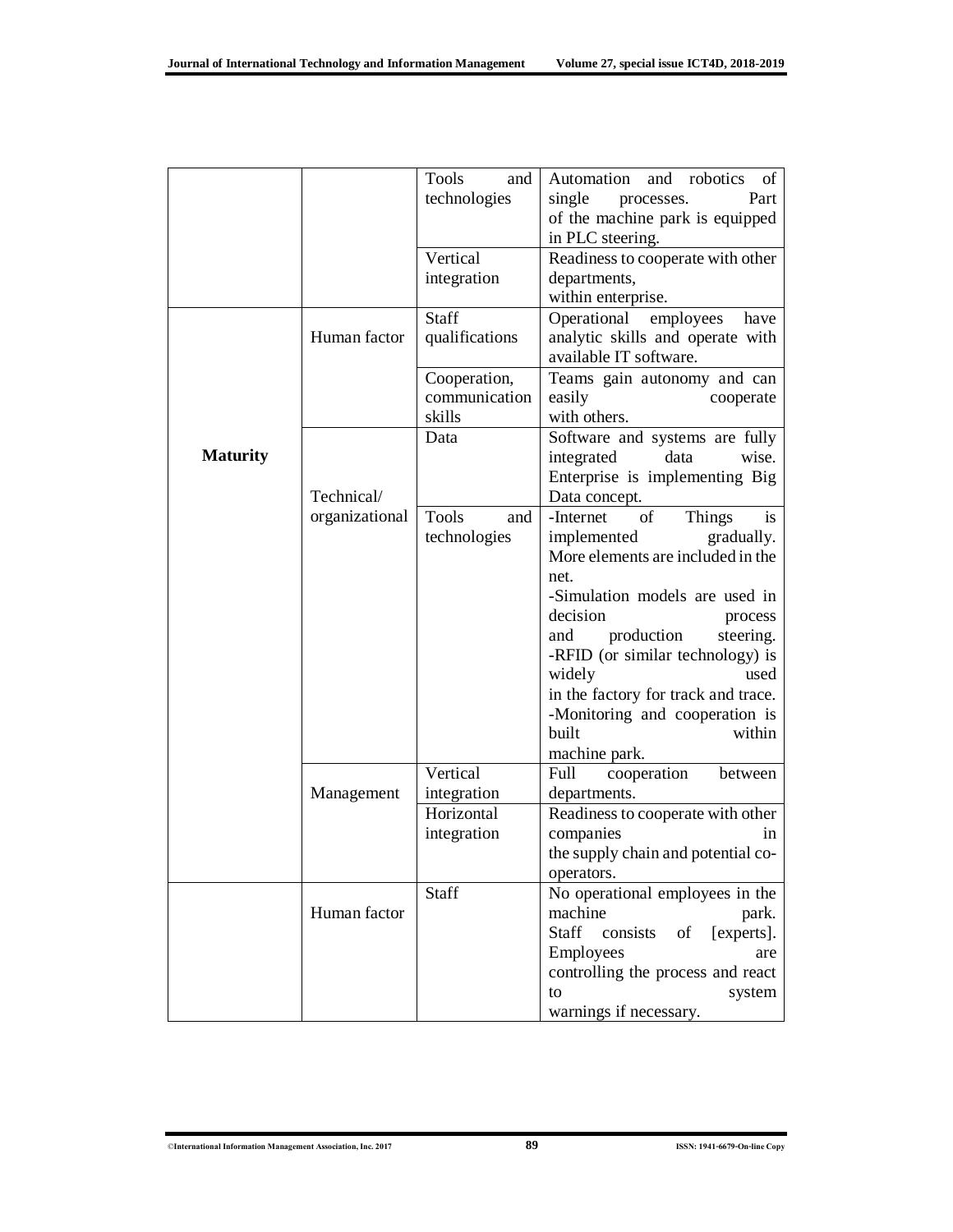|              |                | its<br>Data<br>and<br>correctness | -World class in aggregation,<br>and<br>analysis,<br>data |
|--------------|----------------|-----------------------------------|----------------------------------------------------------|
| <b>Smart</b> |                |                                   | interpretation.                                          |
| Factory      |                |                                   | -Aggregated data is effectively                          |
|              |                |                                   | stored.<br>Data<br>is<br>valid,                          |
|              |                |                                   | up to date and allows sufficient                         |
|              |                |                                   | production steering.                                     |
|              | Technical/     | <b>Tools</b><br>and               | Full integration of all installed                        |
|              | organizational | technologies                      | tools and technologies.                                  |
|              |                | Research<br>and                   | -Big investment pressure<br>in                           |
|              |                | development                       | research and development area.                           |
|              |                |                                   | -Staff is being moved to such                            |
|              |                |                                   | departments from the shop floor                          |
|              |                |                                   | if possible (skills and knowledge                        |
|              |                |                                   | wise).                                                   |
|              |                | Virtualization                    | Simulation models used for all                           |
|              |                |                                   | decision<br>required                                     |
|              |                |                                   | processes.                                               |
|              |                | Real-Time                         | Monitoring of current state and                          |
|              |                | Capability                        | real-time                                                |
|              |                |                                   | capability.                                              |
|              |                | Safety                            | Database is fully secured.                               |
|              |                | Horizontal and                    | Factory as an integral element of                        |
|              |                | End-to-                           | chain<br>supply<br>a                                     |
|              |                | <b>End Integration</b>            | with<br>companies<br>cooperating                         |
|              |                |                                   | within<br>the<br>branch                                  |
|              |                | Client                            | and also outside.                                        |
|              |                |                                   | High level of integration with<br>clients.<br>Products   |
|              |                |                                   |                                                          |
|              | Management     |                                   | highly customized according to<br>market demand.         |
|              |                | Organizational                    | High level of autonomy and                               |
|              |                | structure                         | decentralization.                                        |
|              |                | Control                           | Demand<br>planning<br>driven                             |
|              |                |                                   | according<br>single<br>to                                |
|              |                |                                   |                                                          |

SOURCE: Odwazny et al., 2018.

NOTE: \*Original wording was "Implementation Phase" changed to "Implementation Stage".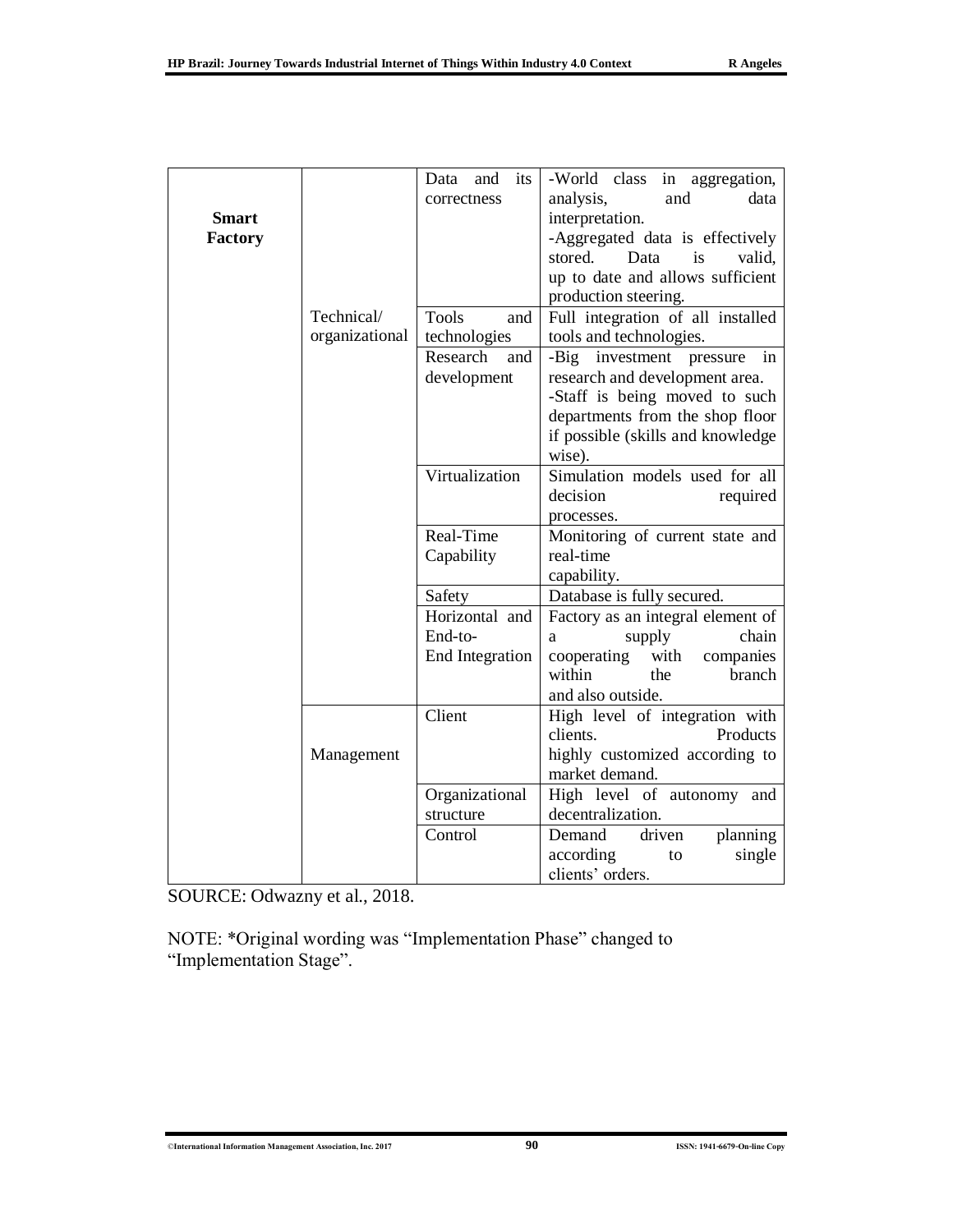#### *Internet of Things Platform*

The Industrial IOT (IIOT) specifically refers to industry systems in the manufacturing, transportation, energy, health care, and public sectors (Gilchrist, 2016). IOT, on the other hand, is broader and includes consumer, industry, enterprise, and commercial applications. Industrial systems under the IIOT umbrella deploy digital technologies such as sensors, actuators, logic components, and networks to capture operational data from connected devices and transfer it to enterprise systems. The availability of cloud- based data storage and data analytics software via software as a service will facilitate descriptive, predictive, and prescriptive data analyses to optimize business operations.

The Industrial Internet Consortium (IIC) recognized the need for an architectural framework that is standards based, open, and applicable to a wide range of industries/business applications. The resulting reference architecture is a high-level common framework designed to separate the conceptual architecture from technical specifics of available information technologies. The IIC used the ISO/IEC/IEEE 42010:2011 standard in developing the three-tier topology of its Industrial Internet Architecture Framework (IIAF), which address three core areas (Gilchrist, 2016): the edge tier, platform tier, and enterprise tier.

Data from all connected devices, objects, end nodes, etc., is collected by the edge tier, which includes functions for the control domain (Gilchrist, 2016). Nearby networks collect, aggregate, and transmit the data to a border gateway. Data may have to be translated and the interfaces integrated at the hubs, remote input/output devices, or protocol converters, depending on the technologies and protocols used in the edge tier. Data is, then, processed and transformed in the platform tier, the tier responsible for functions covered by the information and operations domains (Gilchrist, 2016). This tier also manages control over data that flows from the enterprise to the edge tiers.

The enterprise tier deploys the logic behind business application software that supports decision support systems, enterprisewide systems, and end user interfaces for operations specialists (Gilchrist, 2016).

### *Hewlett Packard Enterprise Universal IOT Platform 1.4*

Hewlett Packard Enterprise offers an IOT platform service called the HPE Universal IOT Platform 1.4 (Hewlett Packard Enterprise, 2016-2017)**.** This platform matches the three-tier topology of the IIC architectural framework previously discussed.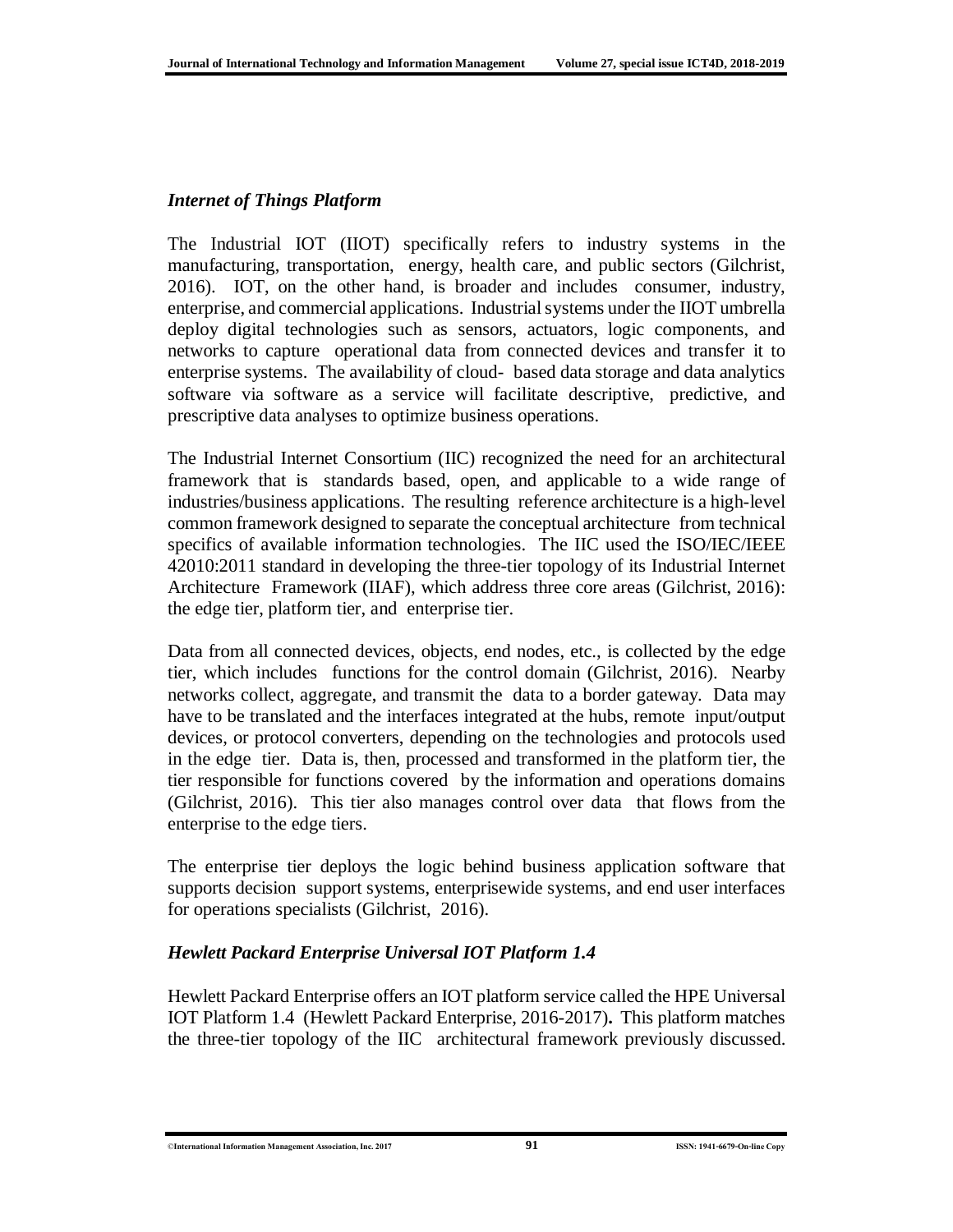Figure 1 clearly depicts the elements that go into each layer of the three-tier topology. The following elements comprise what would be the platform tier in the IIC three-tier topology: device and service management; network interworking proxy; data acquisition and verification; data analytics; back-end systems "BSS/OSS"; and data service cloud.

### **Figure 1. HPE Universal IOT Platform 1.4**



Source: Hewlett Packard Enterprise, 2016-2017

#### *Device and service management (DSM)*

In delivering IOT services, the DSM is the critical module that manages the gateways, devices, sensors, etc., and expose device capabilities to business applications that subscribe to notifications. Corporate end users can use a Webbased graphical user interface (GUI) to subscribe to and consume IOT services. In the meantime, the DSM oversees the service registration on the platform to allow business applications to subscribe to machine-to-machine resources with its supporting gateways and sensors.

### *Network interworking proxy (NIP)*

Different devices that need to communicate with each other over heterogeneous underlying networks and a variety of gateways are managed by the NIP component. With this component, the HPE Universal IOT platform is designed to enable heterogeneous systems to be interoperable and exchange data/information. This component is based on the "Distributed Message Queue" architecture in order to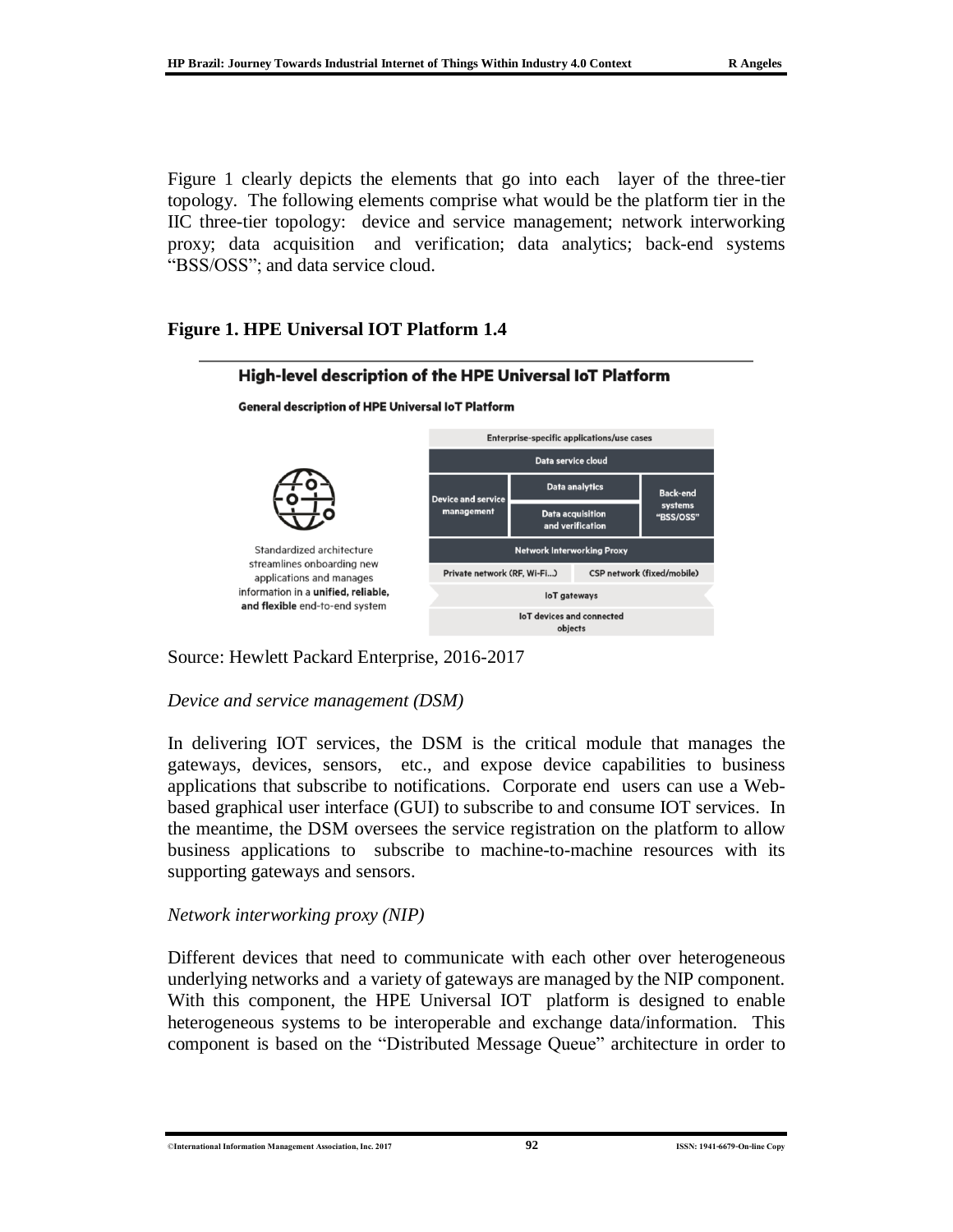manage the volume, variety, and velocity of "big" IOT data.

#### *Data acquisition and verification (DAV)*

Cloud-based IOT business applications and IOT gateways and devices exchange data and communicate bi-directionally via the DAV component which uses the underlying NIP component. The uniform data model used in the DAV component is agnostic with respect to devices and business applications, thus, enabling flexibility and extensibility. IOT-based business applications are able to discover, access, and use resources through the use of HTTP REST (hypertext transfer protocol representational state transfer) interface that relies on a stateless, client server, cacheable communications protocol.

#### *Data analytics (DA)*

Data collected from connected devices, objects, and business applications is analyzed by HPE's Vertica technology that enables "complex events processing" of batch and real-time data. Vertica provides a visualization tool to display processed and analyzed data in graphical form.

#### *Operations and business support systems (OSS/BSS)*

End-to-end user views of devices, gateways, and network information are provided primarily by the OSS/BSS component for IOT operators. IOT operators are able to automate and prioritize operational tasks, reduce downtime by quickly resolving IT infrastructure problems, and improve service quality.

#### *Data service cloud (DSC)*

The DSC component makes available the application program interfaces (APIs) from the DAV component to the firm's partners, customers, and internal developers. APIs are a set of tools, routines, and protocols used to develop business application software. These APIs make it possible to develop IOT micro services via reusable components, thus, cutting both the costs and time-to-market involved for IOTbased business processes and applications. The DSC component also combines IOT data from both internal and external systems, thus, lending more insight even to end users outside the immediate IOT ecosystems. This encourages the monetization of such information.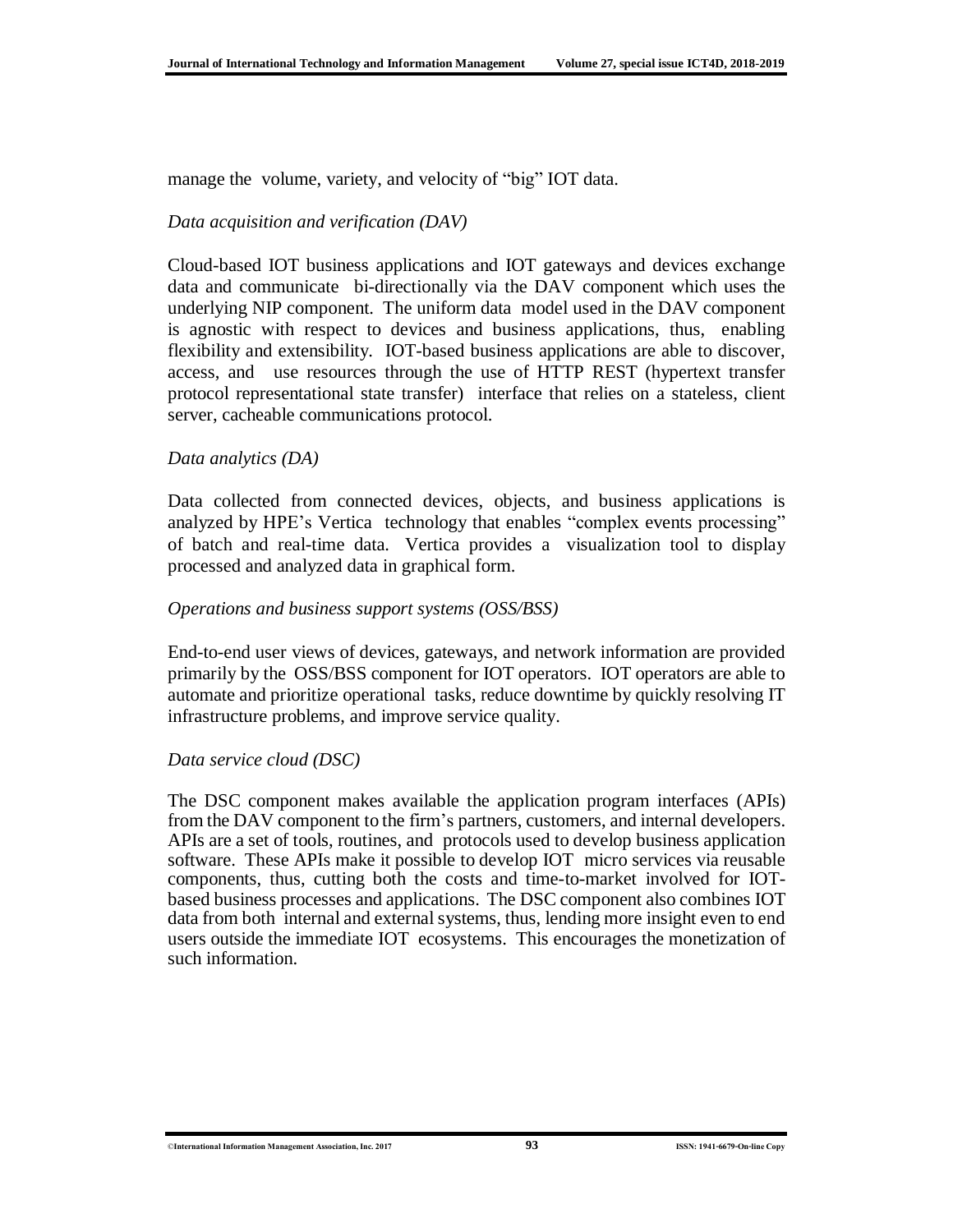## **RESEARCH METHOD**

This study uses the case study approach in aligning the concepts prescribed by frameworks defining Industry 4.0, smart factory, and Industrial Internet of Things to the RFID system of HP Brazil. The case study is an appropriate methodology in testing the application of a conceptual framework to a real firm. Primary data consists of the transcription of the annual RFID Journal Live! conference presentations in 2018, 2017, 2014, 2012, and 2007 of a number of executives from HP Brazil: Rafael Rapp, Business Operations Manager, Latin America Supply Chain Operations (2018, 2017); Armando Lucrecio, RFID Center of Excellence Manager, RFID Center of Excellence, Flextronics Institute of Technology (2014); and Marcelo Pandini, Manager, RFID and Business Development, HP Brazil (2012, 2007). Videos from HP Brazil's Center of Excellence on Exceler8 were also analyzed. In addition, secondary data sources from academic and trade articles were content analyzed using key concepts in the concept frameworks. The following are accepted definitions of content analysis:

*Content analysis is any research technique for making inferences by systematically and objectively identifying specified characteristics within text.* (Stone et al., 1966, p. 5).

*Content analysis is a research technique for making replicable and valid inferences from data to their context*. (Krippendorff, 2004).

*Content analysis is a research method that uses a set of procedures to make valid inferences from text.* (Weber, 1990, p. 9).

In this study, the concepts used for content analysis were derived from the concept frameworks of Industry 4.0, smart factory, and Internet of Things. These concept frameworks form the "context" of the content analysis method as applied to RFID system of HP Brazil. Secondary data was analyzed within the context provided by the same frameworks, which is considered the "prior theory." "Analytical constructs operationalize what the content analyst knows about the context, specifically the network of correlations that are assumed to explain how available text are connected to the possible answers to the analyst's questions and the conditions under which these correlations could change….analytical constructs ensure that an analysis of given texts models the texts' context of use…" (Krippendorff, 2004, p. 34).

©**International Information Management Association, Inc. 2017 94 ISSN: 1941-6679-On-line Copy**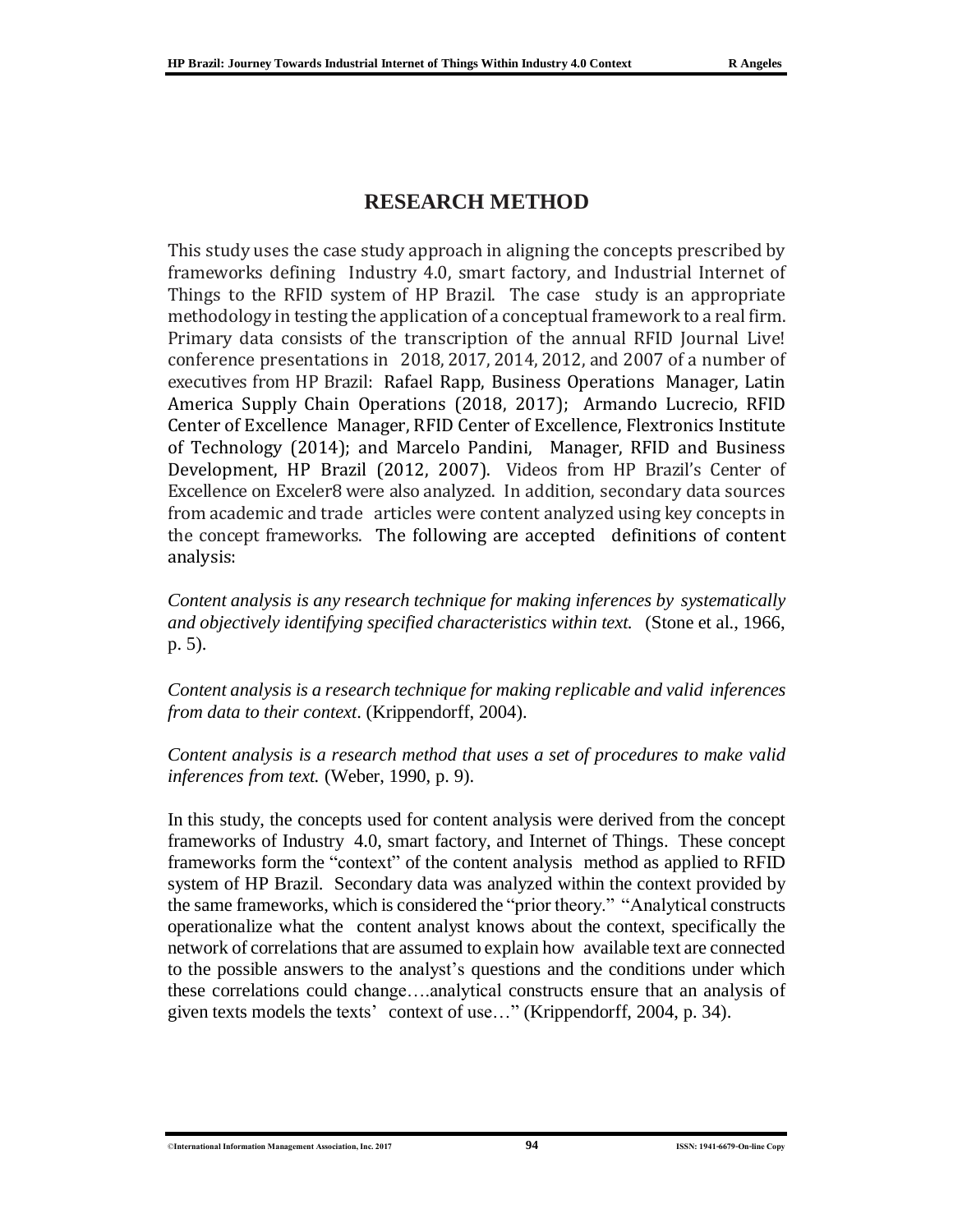The following key conceptual elements of the content analysis method as stipulated by Krippendorf (2004) were used in this study: (1) body of text selected for the analysis; (2) research question that needed to be addressed; (3) a context of analysis within which interpretations will be made; (4) analytical constructs that operationalize what the analyst knows about the context; and (5) inferences that will be arrived at to address the research question.

| NAME &<br><b>CURRENT</b><br><b>TITLE</b>                                                                 | <b>RELEVANT ACCUMULATED WORK EXPERIENCE:</b>                                                                                                                                                                                                                                                                                                                                                                                                                                                                                                                                                                                                                                                                                                 |
|----------------------------------------------------------------------------------------------------------|----------------------------------------------------------------------------------------------------------------------------------------------------------------------------------------------------------------------------------------------------------------------------------------------------------------------------------------------------------------------------------------------------------------------------------------------------------------------------------------------------------------------------------------------------------------------------------------------------------------------------------------------------------------------------------------------------------------------------------------------|
| Rafael<br>Rapp,                                                                                          | <b>IIOT</b> Experience:                                                                                                                                                                                                                                                                                                                                                                                                                                                                                                                                                                                                                                                                                                                      |
| <b>Business</b><br>Operations<br>Manager,<br>Latin<br>America<br>Supply<br>Chain<br>Operations<br>(2018) | + Evaluated and planned for the deployment of Industry 4.0 and<br>IIOT concepts that apply to HP Brazil's supply chain --- this<br>would have a broad range coverage of business applications<br>involved in manufacturing, inbound $&$ outbound logistics,<br>distribution center operations, sales $\&$ marketing $\&$ planning,<br>after sales services, and recycling center operations.                                                                                                                                                                                                                                                                                                                                                 |
|                                                                                                          | + Educated and trained in Industry 4.0 and IIOT concepts and<br>attended industry conferences and events related to these<br>initiatives, including those conducted in Germany. Originated<br>seminal concepts that would eventually be used in the planning<br>and deployment of HP Brazil's Digital Supply Chain.                                                                                                                                                                                                                                                                                                                                                                                                                          |
|                                                                                                          | + Planned and oversaw the implementation of RFID tagging of<br>imaging and printing products and the corresponding revisions in<br>the business processes involving production and quality<br>management, consistent with the envisioned digital supply chain<br>and IIOT capabilities. For targeted revenue generation projects<br>involving HP products, he was strongly involved in the early<br>systems development life cycle stage that required performing<br>technical, cost, and feasibility analysis in the systems<br>analysis/design phases. Later on during the implementation phase<br>itself, he was involved in the deployment of the new<br>manufacturing operations and had specific expertise in the<br>engineering area. |

### **Table 2. HP Brazil Executives: Work Experience Relevant to Supply Chain Management, IIOT, and Industry 4.0**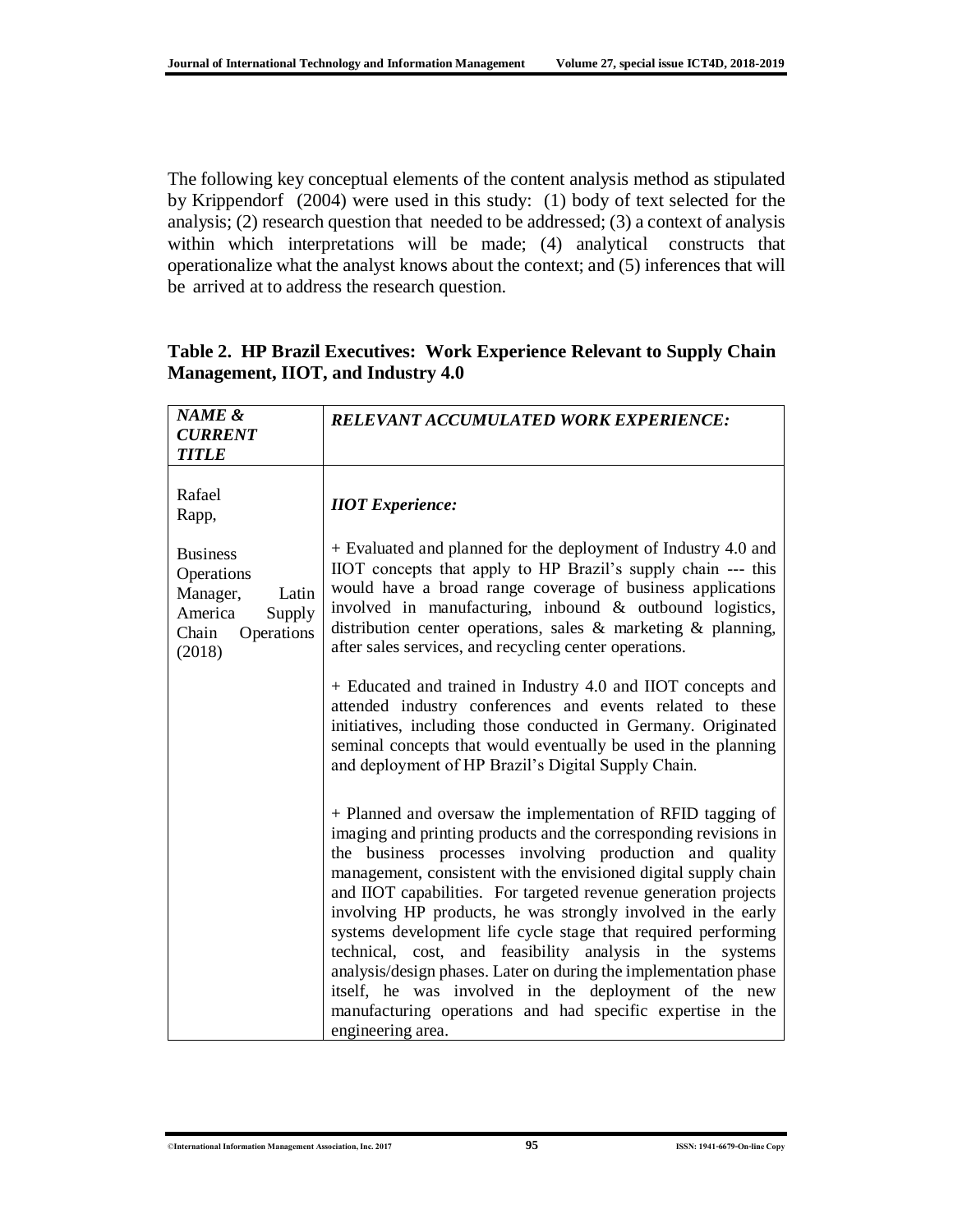|                                                                                                                                               | + As an HP Engineer, worked in collaboration with EPCGlobal<br>Inc. on RFID standards development.                                                                                                                                                                                                                                                                                                                                                                                                                                                                                                                  |  |  |
|-----------------------------------------------------------------------------------------------------------------------------------------------|---------------------------------------------------------------------------------------------------------------------------------------------------------------------------------------------------------------------------------------------------------------------------------------------------------------------------------------------------------------------------------------------------------------------------------------------------------------------------------------------------------------------------------------------------------------------------------------------------------------------|--|--|
|                                                                                                                                               | <b>Types of Business Applications Overseen</b>                                                                                                                                                                                                                                                                                                                                                                                                                                                                                                                                                                      |  |  |
|                                                                                                                                               | Business applications involved in manufacturing, inbound $\&$<br>outbound logistics, distribution center operations, sales &<br>marketing & planning, after sales services, and recycling center<br>operations.                                                                                                                                                                                                                                                                                                                                                                                                     |  |  |
|                                                                                                                                               | <b>Functions of IIOT Applications</b>                                                                                                                                                                                                                                                                                                                                                                                                                                                                                                                                                                               |  |  |
|                                                                                                                                               | All the business applications listed above cover all the functions<br>involved in HP Brazil's internal supply chain business operations.                                                                                                                                                                                                                                                                                                                                                                                                                                                                            |  |  |
| Armando                                                                                                                                       |                                                                                                                                                                                                                                                                                                                                                                                                                                                                                                                                                                                                                     |  |  |
| Lucrecio,                                                                                                                                     | <b>IIOT</b> Experience:                                                                                                                                                                                                                                                                                                                                                                                                                                                                                                                                                                                             |  |  |
| RFID<br>Center<br>of<br>Excellence<br><b>RFID</b><br>Manager,<br>Center<br>of<br>Excellence,<br><b>Flextronics Institute</b><br>of Technology | + As New Technologies Manager, exhibited leadership and<br>strategic planning capabilities in developing the Flextronics<br>Worldwide Technology Roadmap. Acted as a major contributor<br>to the documentation on applying "Industrial Internet of Things"<br>concepts through the use of different technologies in an advanced<br>manufacturing environment.                                                                                                                                                                                                                                                       |  |  |
|                                                                                                                                               | + As a member of the Advanced Manufacturing Group of Brazil's<br>IOT Forum, designed a strategy for the implementation of<br>Industry 4.0 to mobile manufacturing environments.                                                                                                                                                                                                                                                                                                                                                                                                                                     |  |  |
|                                                                                                                                               | + Assumed a leadership position in creating teams focused on<br>technology and product development for robotics, automation and<br>control systems, electronics manufacture, printed electronics,<br>RFID, cloud computing, hardware and product certification.<br>These are all elements that are needed in configuring some level<br>of efficacy as an IIOT-based smart factory. These team initiatives<br>resulted in significant process improvements in test, assembly,<br>and packing solutions using RFID, leading to increased<br>productivity, reduced assembly time, and product quality<br>improvements. |  |  |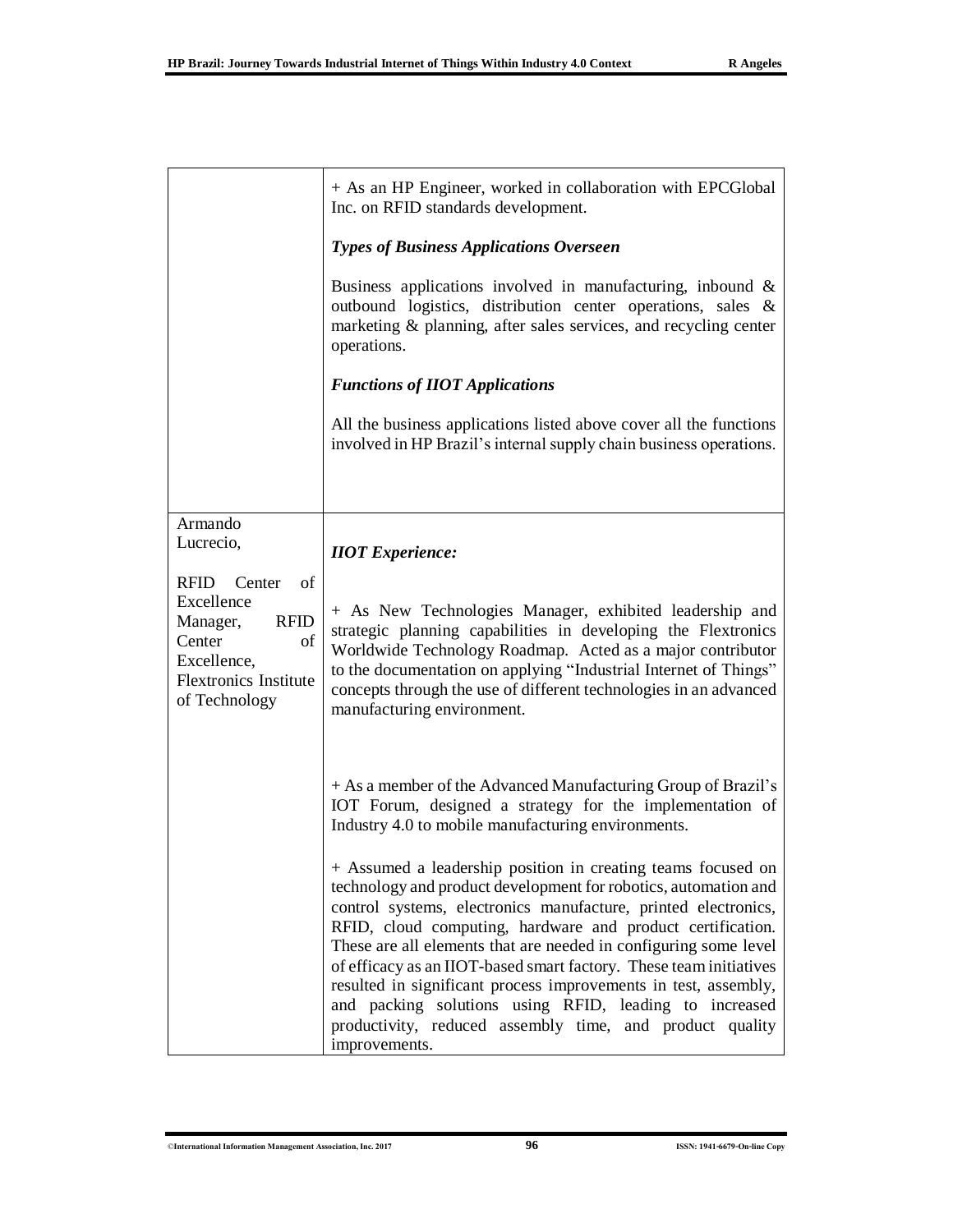|                                                                             | + Led an R&D team of 23 members and using both hardware and<br>software products, delivered the first RFID as a Service system.<br>This system was created based on all the supply chain business<br>processes of HP covering --- manufacturing, inbound and<br>outbound logistics, warehouse/distribution center operations,<br>sales and marketing, after sales service, and recycling center<br>operations. The RFIDaaS services that support all supply chain<br>business operations are now offered to client firms on behalf of<br>HP and the Center of Excellence.<br>+ Led a Robotics/Automation team of 50 members to create a<br>state-of-the-art<br>laboratory<br>for<br>mobile<br>manufacturing<br>improvements for Motorola mobile products. The mobility<br>aspect is part of the IIOT vision for HP. |
|-----------------------------------------------------------------------------|---------------------------------------------------------------------------------------------------------------------------------------------------------------------------------------------------------------------------------------------------------------------------------------------------------------------------------------------------------------------------------------------------------------------------------------------------------------------------------------------------------------------------------------------------------------------------------------------------------------------------------------------------------------------------------------------------------------------------------------------------------------------------------------------------------------------|
|                                                                             | <b>Types of Business Applications Overseen</b>                                                                                                                                                                                                                                                                                                                                                                                                                                                                                                                                                                                                                                                                                                                                                                      |
|                                                                             | Business applications involved in manufacturing, inbound $\&$<br>outbound logistics, distribution center operations, sales &<br>marketing & planning, after sales services, and recycling center<br>operations.                                                                                                                                                                                                                                                                                                                                                                                                                                                                                                                                                                                                     |
|                                                                             | <b>Functions of IIOT Applications</b>                                                                                                                                                                                                                                                                                                                                                                                                                                                                                                                                                                                                                                                                                                                                                                               |
|                                                                             | All the business applications listed above cover all the functions<br>involved in HP Brazil's internal supply chain business operations.                                                                                                                                                                                                                                                                                                                                                                                                                                                                                                                                                                                                                                                                            |
| Marcelo<br>Pandini,                                                         | <b>IIOT</b> Experience:                                                                                                                                                                                                                                                                                                                                                                                                                                                                                                                                                                                                                                                                                                                                                                                             |
| Manager, RFID and<br><b>Business</b><br>HP<br>Development,<br><b>Brazil</b> | + He has been responsible for HP Brazil's manufacturing supply<br>chain program management, business process management,<br>quality management systems, and manufacturing system. He also<br>led the business planning and analysis phases of the systems<br>development life cycle of such projects as the supply chain<br>network development and more specifically, projects involving<br>inkjet and laserjet printers. He participated in both the early and<br>later phases of RFID tagging printers starting with the<br>manufacturing process and tracking them in their movements<br>warehouses/distribution<br>through<br>outbound<br>centers,<br>logistics/shipping to customers, and closed loop operations in the<br>recycling centers.                                                                 |

Г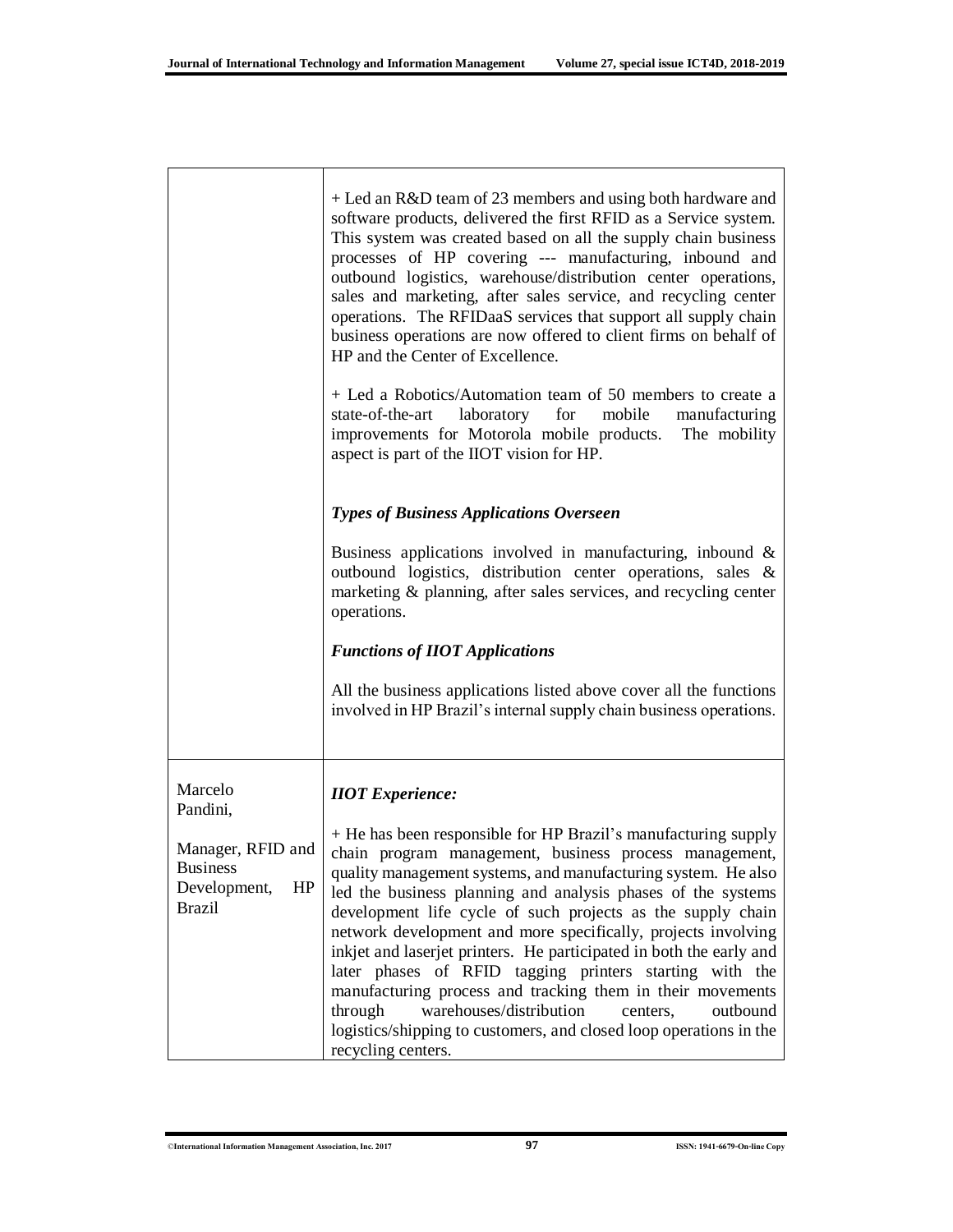| + He participated in the execution of the factory direct program<br>and was also involved in operations controls and putting together<br>the manufacturing plan of records.                                     |
|-----------------------------------------------------------------------------------------------------------------------------------------------------------------------------------------------------------------|
| <b>Types of Business Applications Overseen</b>                                                                                                                                                                  |
| Business applications involved in manufacturing, inbound $\&$<br>outbound logistics, distribution center operations, sales &<br>marketing & planning, after sales services, and recycling center<br>operations. |
| <b>Functions of IIOT Applications</b>                                                                                                                                                                           |
| All the business applications listed above cover all the functions<br>involved in HP Brazil's internal supply chain business operations.                                                                        |

NOTE: Sources of information: transcripts of talks and curriculum vita of executives.

| Table 3. HP Brazil Executives: Results of content analysis of transcripts and |  |  |
|-------------------------------------------------------------------------------|--|--|
| depth of contribution to study's findings                                     |  |  |

| <b>TOPIC</b>                                           | <b>RAPP</b>                  | <b>LUCRECIO</b>                                                                  | <b>PANDINI</b> |
|--------------------------------------------------------|------------------------------|----------------------------------------------------------------------------------|----------------|
|                                                        |                              | <b>NOTE:</b> ***Extensively discussed; **discussed moderately; *briefly covered. |                |
| HP<br><b>Brazil</b><br>firm<br>background              | *** $(2018)$<br>$*** (2017)$ | $** (2014)$                                                                      | ** $(2007)$    |
| HP Brazil firm $\&$<br>chain<br>supply<br>capabilities | *** $(2018)$<br>*** $(2017)$ | *** $(2014)$                                                                     | *** $(2007)$   |
| Industry 4.0 concept<br>&<br>smart supply<br>chain     | *** $(2018)$<br>$*** (2017)$ | *** $(2014)$                                                                     |                |
| <b>IOT</b><br>Industrial<br>concept                    | *** $(2018)$<br>$*** (2017)$ | *** $(2014)$                                                                     |                |
| Digital supply chain                                   | *** $(2018)$<br>*** $(2017)$ | *** $(2014)$                                                                     | *** $(2007)$   |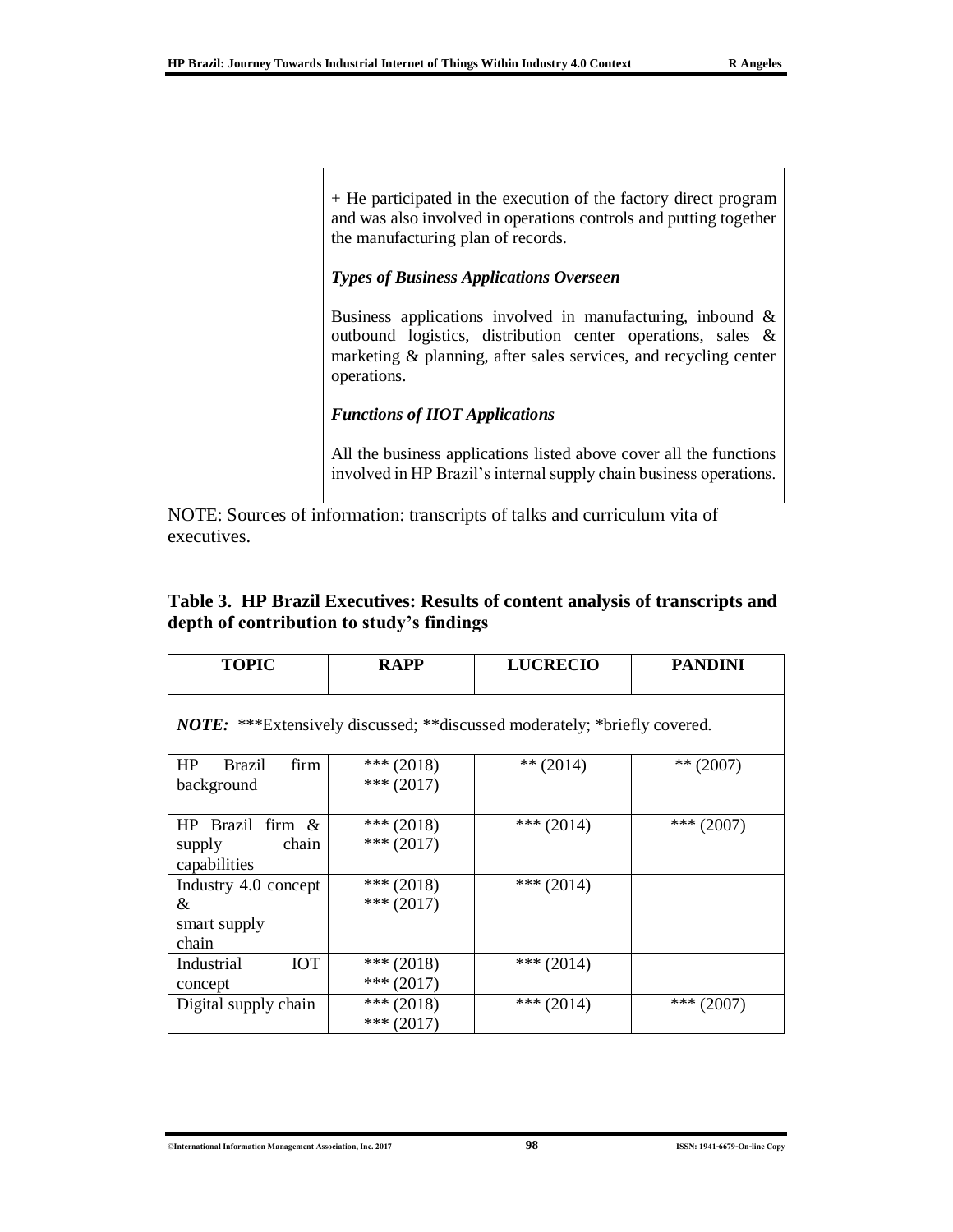| HP RFID Center of                                                                                                                                                                                               | $** (2018)$                                                                                                                                                                | *** $(2014)$                | $** (2007)$  |
|-----------------------------------------------------------------------------------------------------------------------------------------------------------------------------------------------------------------|----------------------------------------------------------------------------------------------------------------------------------------------------------------------------|-----------------------------|--------------|
| Excellence                                                                                                                                                                                                      | $*** (2017)$                                                                                                                                                               |                             |              |
| Services                                                                                                                                                                                                        |                                                                                                                                                                            |                             |              |
| for<br>Justification                                                                                                                                                                                            | $*** (2018)$                                                                                                                                                               | *** $(2014)$                | *** $(2007)$ |
| RFID use in HP                                                                                                                                                                                                  | $*** (2017)$                                                                                                                                                               |                             |              |
| <b>Brazil</b>                                                                                                                                                                                                   |                                                                                                                                                                            |                             |              |
| RFID tag application                                                                                                                                                                                            | $**$ (2018)                                                                                                                                                                | *** $(2014)$                | *** $(2007)$ |
| in                                                                                                                                                                                                              | $*** (2017)$                                                                                                                                                               |                             |              |
| HP internal                                                                                                                                                                                                     |                                                                                                                                                                            |                             |              |
| business                                                                                                                                                                                                        |                                                                                                                                                                            |                             |              |
| operations &                                                                                                                                                                                                    |                                                                                                                                                                            |                             |              |
| its supply chain                                                                                                                                                                                                |                                                                                                                                                                            |                             |              |
| RFID's role                                                                                                                                                                                                     | *** $(2018)$                                                                                                                                                               | *** $(2014)$                |              |
| in recycling                                                                                                                                                                                                    | *** $(2017)$                                                                                                                                                               |                             |              |
| operations                                                                                                                                                                                                      |                                                                                                                                                                            |                             |              |
| RFID's role in IOT                                                                                                                                                                                              | $\sqrt{***(2018)}$                                                                                                                                                         | *** $(2014)$                | *** $(2007)$ |
|                                                                                                                                                                                                                 | $*** (2017)$                                                                                                                                                               |                             |              |
| Benefits attained                                                                                                                                                                                               | $*** (2018)$                                                                                                                                                               | *** $(2014)$                |              |
| From RFID in                                                                                                                                                                                                    | $*** (2017)$                                                                                                                                                               |                             |              |
| supply chain                                                                                                                                                                                                    |                                                                                                                                                                            |                             |              |
| RFID as a Service                                                                                                                                                                                               | $*** (2018)$                                                                                                                                                               | *** $(2014)$                |              |
| via the Center of                                                                                                                                                                                               |                                                                                                                                                                            |                             |              |
| Excellence                                                                                                                                                                                                      |                                                                                                                                                                            |                             |              |
| Additive                                                                                                                                                                                                        | $*** (2018)$                                                                                                                                                               | *** $(2014)$                |              |
| manufacturing:                                                                                                                                                                                                  | $*** (2017)$                                                                                                                                                               |                             |              |
| 3-D printing of                                                                                                                                                                                                 |                                                                                                                                                                            |                             |              |
| <b>RFID</b> tags                                                                                                                                                                                                |                                                                                                                                                                            |                             |              |
| Smart factory                                                                                                                                                                                                   | $*** (2018)$                                                                                                                                                               |                             |              |
|                                                                                                                                                                                                                 | $***(2017)$                                                                                                                                                                |                             |              |
| Robotics                                                                                                                                                                                                        | $*** (2018)$                                                                                                                                                               |                             |              |
|                                                                                                                                                                                                                 |                                                                                                                                                                            |                             |              |
|                                                                                                                                                                                                                 |                                                                                                                                                                            |                             |              |
|                                                                                                                                                                                                                 |                                                                                                                                                                            |                             |              |
|                                                                                                                                                                                                                 |                                                                                                                                                                            |                             |              |
|                                                                                                                                                                                                                 |                                                                                                                                                                            |                             |              |
|                                                                                                                                                                                                                 |                                                                                                                                                                            |                             |              |
| with                                                                                                                                                                                                            |                                                                                                                                                                            |                             |              |
|                                                                                                                                                                                                                 |                                                                                                                                                                            |                             |              |
|                                                                                                                                                                                                                 |                                                                                                                                                                            |                             |              |
|                                                                                                                                                                                                                 |                                                                                                                                                                            |                             |              |
|                                                                                                                                                                                                                 |                                                                                                                                                                            |                             |              |
|                                                                                                                                                                                                                 |                                                                                                                                                                            |                             |              |
|                                                                                                                                                                                                                 |                                                                                                                                                                            |                             |              |
|                                                                                                                                                                                                                 |                                                                                                                                                                            |                             |              |
| Factory automation<br>Exceler8 Platform<br>Mobile app (working<br>Exceler8<br>platform)<br>Information<br>visibility at all<br>firm levels, resulting<br>from mobile app<br>RFID-enabled<br>internal operations | $** (2017)$<br>$*** (2018)$<br>$** (2017)$<br>$*** (2018)$<br>$*** (2017)$<br>$*** (2018)$<br>$*** (2017)$<br>*** $(2018)$<br>$*** (2017)$<br>$*** (2018)$<br>$*** (2017)$ | *** $(2014)$<br>$** (2014)$ |              |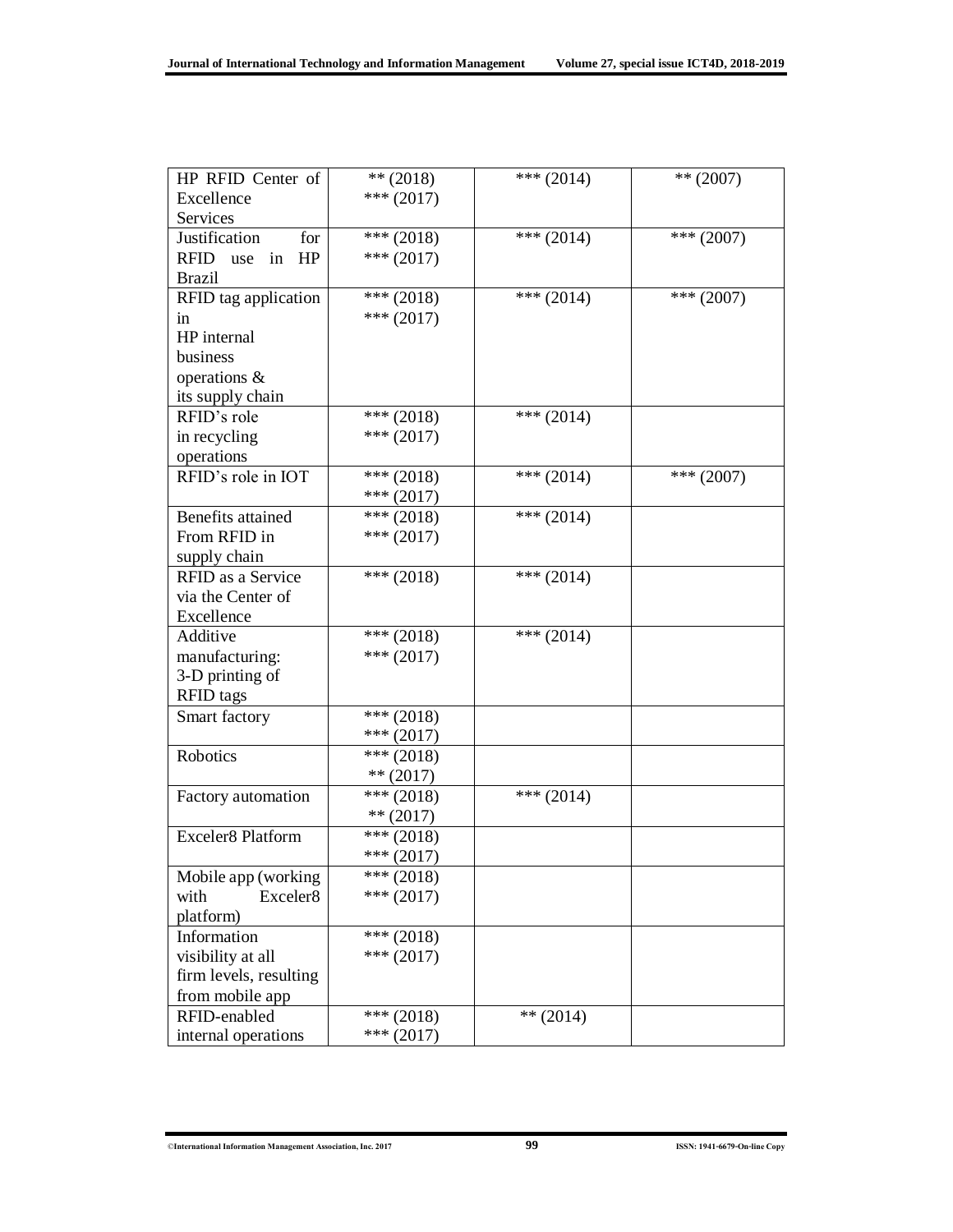| & supply chain   |              |              |             |
|------------------|--------------|--------------|-------------|
| performance      |              |              |             |
| metrics          |              |              |             |
| RFID & cost      | *** $(2018)$ |              |             |
| issues           | $*** (2017)$ |              |             |
|                  |              |              |             |
| EPCGlobal member |              | *** $(2014)$ | $** (2007)$ |
| & participant    |              |              |             |
| Plans for future | *** $(2018)$ | ** $(2014)$  |             |
| improvements     | $*** (2017)$ |              |             |
| at HP Brazil     |              |              |             |
| Participation in |              | $** (2014)$  |             |
| the IOT Forum    |              |              |             |
| In Brazil        |              |              |             |

## **FINDINGS**

HP Brazil's Exceler8 platform supporting its RFID-enabled IT infrastructure oversees the work conducted in the Flextronics manufacturing/assembly site, DHL distribution site, and Oxcil and Sinctronics recycling centers.

### *HP Brazil RFID Infrastructure: Exceler8 Platform*

The current RFID infrastructure in HP Brazil is supported by the Exceler8 platform, which is a product of the evolutionary growth of the firm's RFID infrastructure since 2005 (Rapp, 2018, 2017; Lucrecio, 2014). Table 4 shows how the different elements that constitute the Industrial Internet Architecture Framework (IIAF) has equivalent layers in the HPE Universal IOT platform template model (see section on "Hewlett Packard Enterprise Universal IOT Platform 1.4"). Table 5 shows the different elements that constitute the Exceler8 platform.

#### **Table 4: Equivalence of IIC Framework and HPE Universal Platform 1.4**

| <b>IIC</b> (Industrial<br>Internet<br>Consortium) | <b>Hewlett Packard Universal IOT Platform 1.4</b>   |
|---------------------------------------------------|-----------------------------------------------------|
|                                                   | Enterprise-specific business applications/use cases |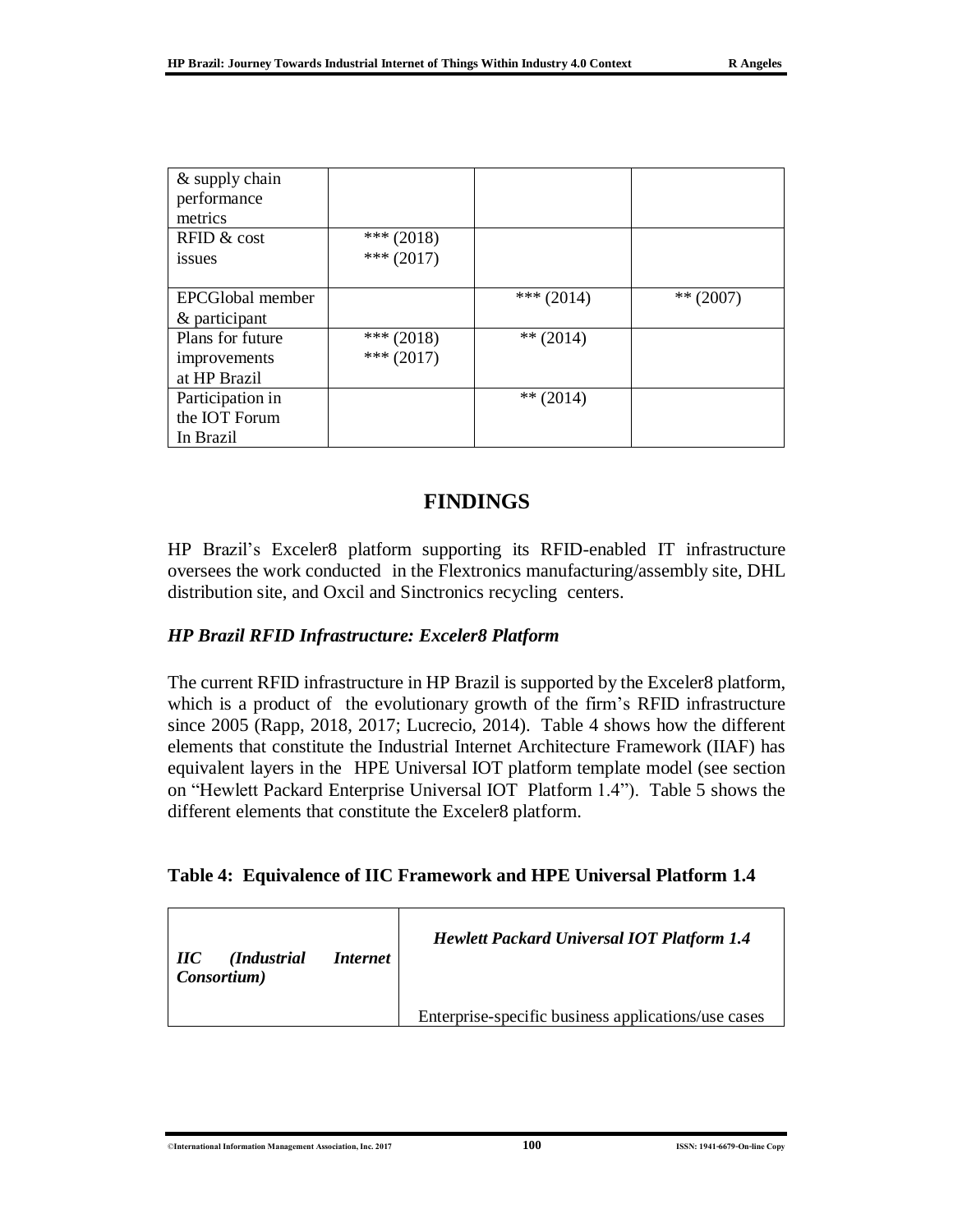|                                                          | Data Analytics                       |                     |
|----------------------------------------------------------|--------------------------------------|---------------------|
| service                                                  |                                      | Back-end<br>systems |
|                                                          | Data acquisition<br>and verification |                     |
| Network Internetworking Proxy                            |                                      |                     |
| Private network<br>CSP network<br>(fixed/mobile)         |                                      |                     |
| <b>IOT</b> gateways<br>IOT devices and connected objects |                                      |                     |
|                                                          | Device and<br>management             | Data-service cloud  |

### **Table 5. HP Brazil Exceler8 Platform**

| Enterprise-specific business applications/use cases                                                                                                                                                                                                                               |  |  |  |
|-----------------------------------------------------------------------------------------------------------------------------------------------------------------------------------------------------------------------------------------------------------------------------------|--|--|--|
| <i>-business use cases:</i> order management; manufacturing process; manufactured<br>goods receiving; manufacturing packing process; distribution warehouse receiving;<br>storage; distribution warehouse rework pallet; distribution warehouse outbound;<br>customer management; |  |  |  |
| -recycling operations: collection center shipping; recycling center receiving;                                                                                                                                                                                                    |  |  |  |
| recycling process; disposal process                                                                                                                                                                                                                                               |  |  |  |
| -enterprise resource planning (Flextronics)/SAP<br>-enterprise resource planning (DHL)/Baan<br>-mobile app used by HP end users to view dashboards                                                                                                                                |  |  |  |
| Data-service cloud                                                                                                                                                                                                                                                                |  |  |  |
| -HP Brazil started using cloud-based databases in 2013                                                                                                                                                                                                                            |  |  |  |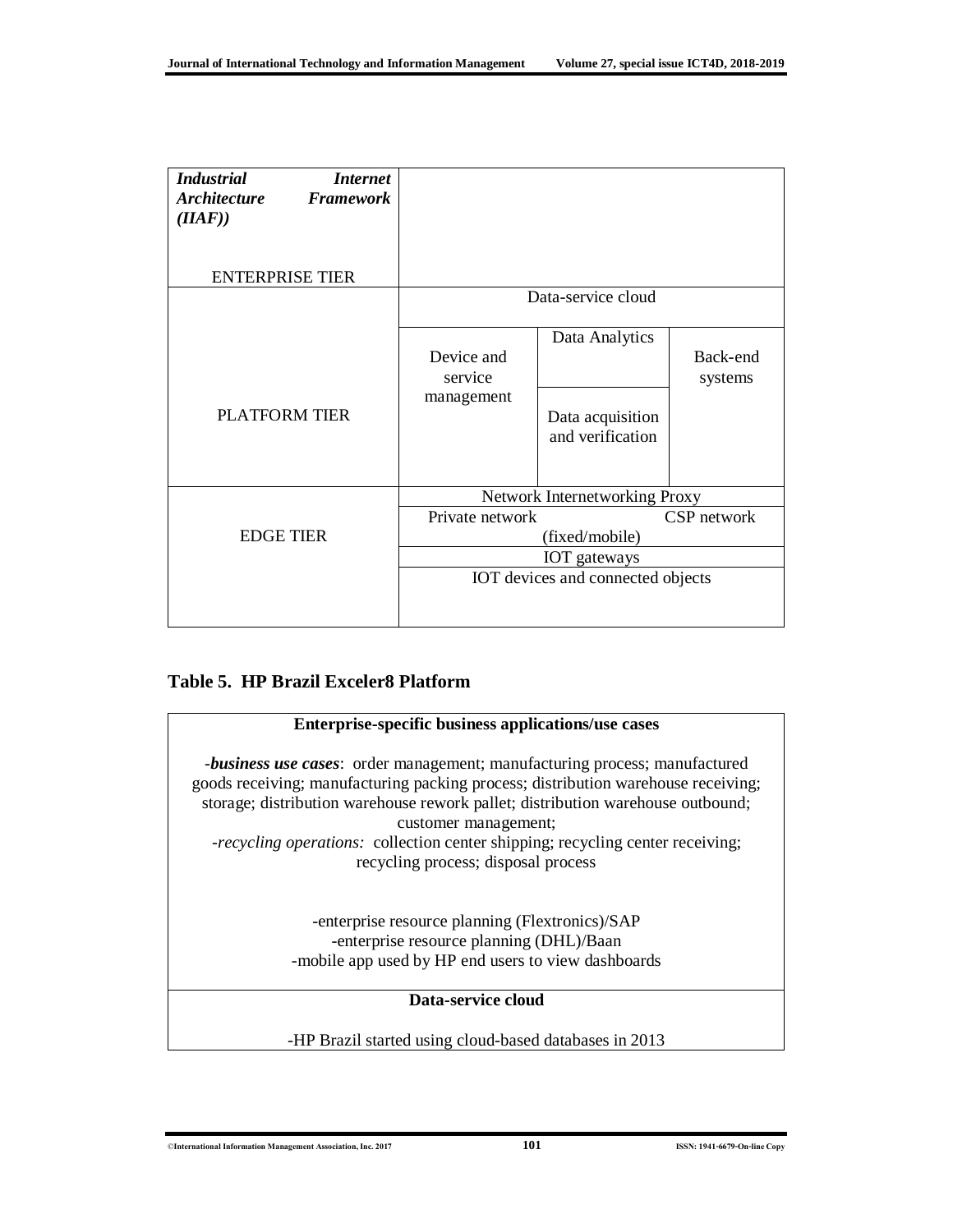|                                      | <b>Data Analytics</b>             |                          |  |  |
|--------------------------------------|-----------------------------------|--------------------------|--|--|
| <b>Device and service</b>            |                                   | <b>Back-end</b>          |  |  |
| management                           | -HP used T3Ci for                 | systems                  |  |  |
|                                      | analytics services $\&$           |                          |  |  |
| -product flow control                | reporting                         | -EPCIS database          |  |  |
| systems software used                | -business intelligence            | - OATSystem's OAT        |  |  |
| in assembly line                     |                                   | Foundation Suite 5.0     |  |  |
| -GS1/EPCIS-based                     | Data acquisition                  | software                 |  |  |
| software                             | and verification                  | -OATSystems asset        |  |  |
| used                                 |                                   | tracking and work-in-    |  |  |
| -HP-developed data                   |                                   | progress                 |  |  |
| collection software to be            |                                   | solution                 |  |  |
| used by Mercury5 RFID                |                                   | -manufacturing product   |  |  |
| readers in Oxcil recycling           |                                   | database integrated with |  |  |
| facility                             |                                   | business intelligence    |  |  |
|                                      |                                   | software to process      |  |  |
|                                      |                                   | recycled HP product      |  |  |
|                                      |                                   | information              |  |  |
|                                      |                                   | -SmartWaste software     |  |  |
|                                      |                                   | solution                 |  |  |
| <b>Network Internetworking Proxy</b> |                                   |                          |  |  |
| Private network                      | <b>CSP</b> network (fixed/mobile) |                          |  |  |
| <b>IOT</b> gateways                  |                                   |                          |  |  |

RFID went live for full production in August 2006. Product assembly activities are undertaken by HP Brazil's partner, Flextronics in Sorocaba, Sao Paulo, while distribution is managed by DHL (Gambon, 2007).

At Flextronics, RFID tag is attached at the bottom of the printer's chassis (Lucrecio, 2014; Pandini, 2007). During assembly, three different RFID interrogators at each production line record manufacturing operations information on the tag, thus commissioning the EPC tag. Printers being assembled are tracked throughout all the steps in the production lines. There are temporary storage areas where interrogators embedded in three portals track the movement of printers transported in and out of storage areas.

After storage, the printers are sent to the packing lines (Pandini, 2007). Again, interrogators installed in the packing line areas re-commission the EPC tag as a fully assembled printer and is assigned a new stock keeping unit (SKU) code. These interrogators also record information which is, then, stored in the tag, and track printer movements in the packing lines. Printers ready to be shipped pass through the outbound portals where embedded readers capture tag information that is, then, forwarded to DHL. The ThingMagic Mercury 5 readers in the outbound portals of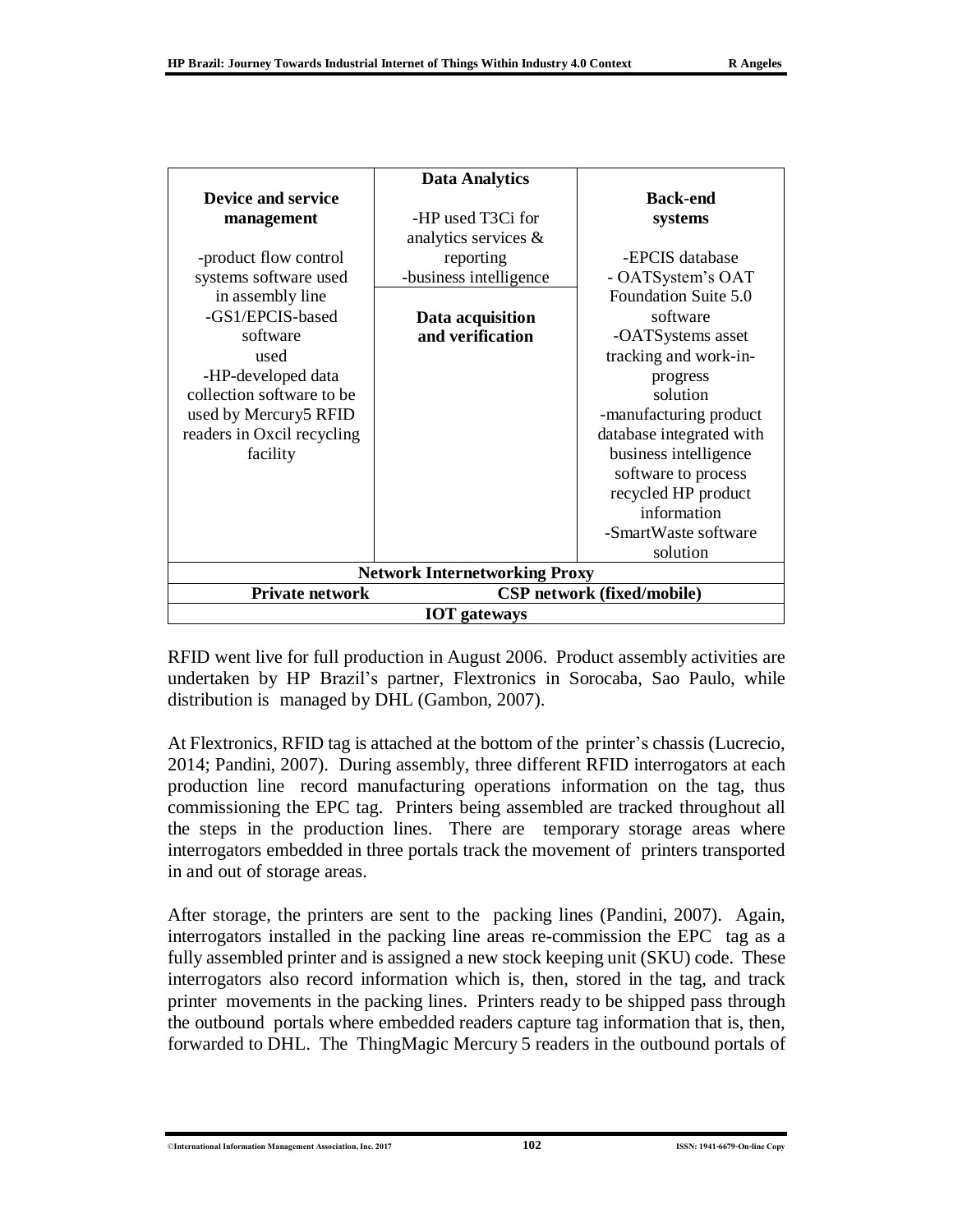Flextronics have been able to read 100 percent of the tags passing through them (Roberti, 2008).

Once the printers reach the DHL, the printers' tags are read at the receiving area, at the pallet preparation area, and finally, at the outbound doors when the pallets are moved to the DHL trucks for delivery (Lucrecio, 2014; Pandini, 2007).

Each printer's RFID tag is its "DNA" and stores the following data elements: electronic product code (EPC) number, the printer's serial number, and its part information (Pandini, 2007; Roberti, 2006). Additional memory in the RFID tag is used to store important "DNA" type information such as test results for the printer and destination information (Pandini, 2007). Test results information helps screen out printers that pass quality control tests and can proceed to the packing and shipping stages. In the shipping process, EPC information of finished printers is compared with those shown in purchase orders to ensure that the right order is fulfilled correctly. The printer's serial number is important when the products are sent back by customers for repair under warranty agreements (Pandini, 2007). In this case, the RFID tag is also used to record the nature of the repairs done to the product and track the progress of repair activities. Tag information is used when customers return HP products in order to track where in the supply chain to send back the products and for later quality control analysis.

OATSystem's OAT Foundation Suite 5.0 software acts as the RFID data management platform and middleware that sends RFID data to the SAP system at Flextronics and Baan System at DHL. Data from the tags are also stored in the Flextronics and DHL databases, and then, transferred to HP Brazil's databases. HP Brazil currently also uses OATSystems asset tracking and work-in- progress (WIP) solution, which helps configure how its RFID systems need to track materials throughout all business processes involved in manufacturing, assembly, and distribution (Bacheldor, 2007).

The WIP software includes a Web-based graphical user interface (GUI) used by factory workers to define and enact programmed business rules. So, for instance, during laserjet printer assembly, workers can do the following using the GUI : (1) identify points in the assembly line where RFID interrogators need to capture RFID tag data from laserjet printer raw materials; (2) define attributes of raw materials, parts, and products; (3) link unique RFID tag ID numbers with parts they are associated with; and (4) write a business logic that would trigger an alert if, say, a specific operation on a printer part is exceeding a reasonable time threshold. The WIP software can send alerts to workers using email, smartphone text messages, and flashing lights on light stacks, with specific light colors indicating what should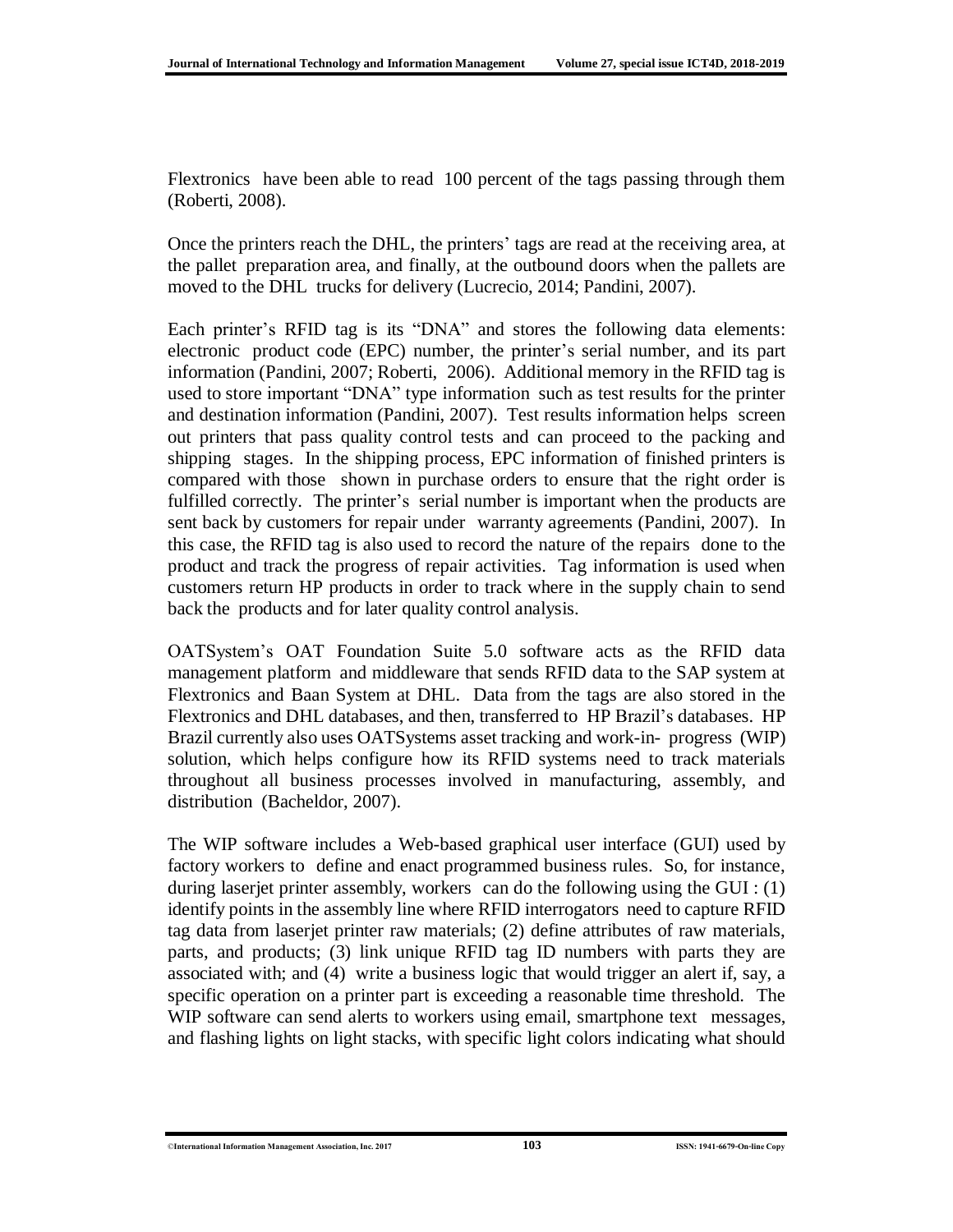be done --- green lights to keep the assembly line running, or red lights to stop the conveyor belt (Bacheldor, 2007).

### *Cloud-Based Rotating Reader Portal*

HP Brazil Center of Excellence developed the cloud-based RFID reader portal which is a freestanding metallic framework outfitted with a strong rotating arm supporting a reader antenna at its tip (Lucrecio, 2014; Swedberg, 2014; HP Brazil Center of Excellence, 2014). This rotating portal is designed to read the RFID tags on assembled HP products being prepared to move to the DHL, and address technical challenges involved in having high metallic content in HP products. Reader antennas needed to be oriented at a certain angle to ensure complete capture of tag information. Captured RFID tag information is transferred to a business application software running from a server that associates the tag ID numbers with information specific to the product read and the corresponding shipping order. Total read time for one pallet dropped from 60 seconds to 37 seconds using the rotating arm.

Another reader designed was the "tunnel reader" intended to read the tags of all other items in the boxed printer --- instructional CDs, brochures, cartridges, etc.

The DHL distribution center uses "smart shelves" that store HP printer cartridges in the warehouse and use RFID readers to capture data from cartridges shipped to customers. Captured data is, then, uploaded to the cloud and then, in a couple of seconds, product information is shown in dashboard format on a customer's tablet computer (Roberti, 2013; HP Brazil Center of Excellence, 2013). HP Brazil plans to develop an app that would allow a customer to create a shipping application that compares order information against actual RFID tag read information and send alerts to HP Brazil if the order information does not sync up with the tag read information.

Self-service smart kiosks could also be used in retail outlets where customers purchase printer cartridges (HP Brazil Center of Excellence, 2013). Data from these smart kiosks is uploaded to the cloud and then, made available to all HP personnel involved in retail operations, sales and marketing activities, planning, and distribution.

### *HP Brazil's Recycling Center*

When HP Brazil applied RFID for recycling its inkjet printers in July 2011, it designated drop-off centers for used printer cartridges, which were collected and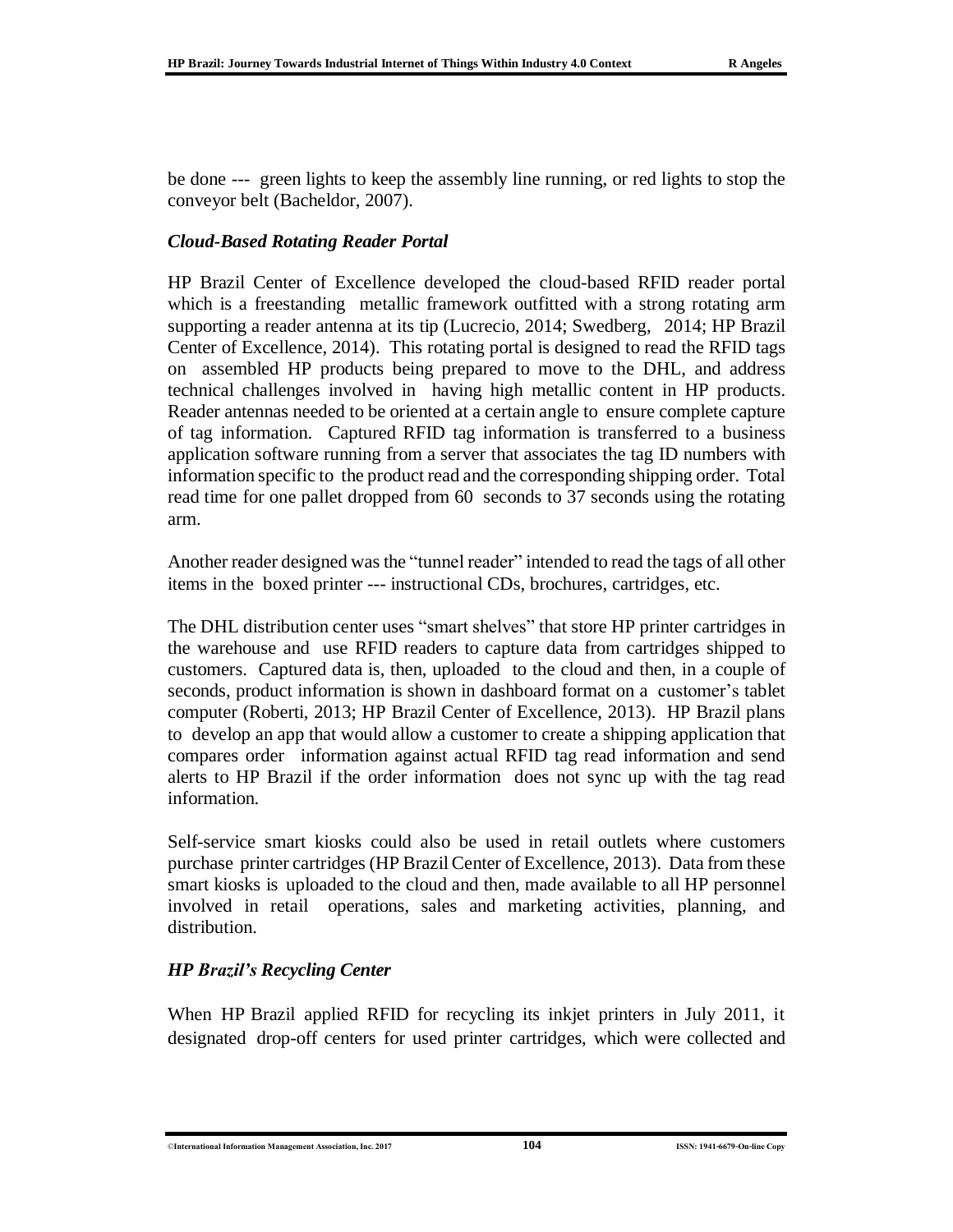processed in the Oxil recycling facility (Rapp, 2018, 2017; Lucrecio, 2014; Angeles, 2013). Currently, HP Brazil is also conducting recycling activities at the Sinctronics recycling facility that is near the Flextronics assembly plant (Perin, 2016). HP Brazil also uses "smart bins" designed to collect discarded cartridges customers drop in the bins at designated drop off centers (HP Brazil Center of Excellence, 2013). Height sensors detect the number of discarded ink cartridges collected in the bin. A predefined limit for the volume of disposed cartridges has been programmed in the smart bin and once this is reached, the bin sends a signal to HP Brazil to pick up the container.

After depalletizing, the printers are transferred to a disassembly line where laborers manually separate parts by type of material --- plastic, metal, paper, and electronic components.

For its recycling operations, HP Brazil uses the SmartWaste solution, which captures additional printer information on recyclable materials used in the printers such as acrylonitrile butadiene styrene (ABS), and high-impact polystyrene (HIP) plastics, from the tags and forwarded this to a database (Zaino, 2012). A special data collection software application was written to transfer RFID tag information using the Internet via a wired connection to HP Brazil's business intelligence software that is integrated with its manufacturing product database. The business intelligence software generates decision making information for the environmental business strategic team members who can now view screen dashboards that highlight the amount of recycled materials recovered and the number of products recycled monthly. This information helps in forecasting how much recycled material can be used for future printer production. Brand new HP inkjet printers currently manufactured can contain as much as 40 percent recycled raw materials (Pandini, 2012a).

### *Industry 4.0 Building Blocks Used by HP Brazil*

HP Brazil's Exceler8 platform is supported by cloud-based services thatstores RFID data collected from all readers in the Flextronics plant, DHL distribution center, retail outlets that use the smart shelves, and drop-off centers for used HP products. HP Brazil is involved in capturing, storing, processing, and distributing "big data" as it collects at least one terabyte of RFID data daily from 400,000 plus tag readings daily, (Rapp, 2018, 2017), with data streaming from more than 100 RFID readers and 200 RFID antennas. HP Brazil uses up about 25 million RFID tags annually.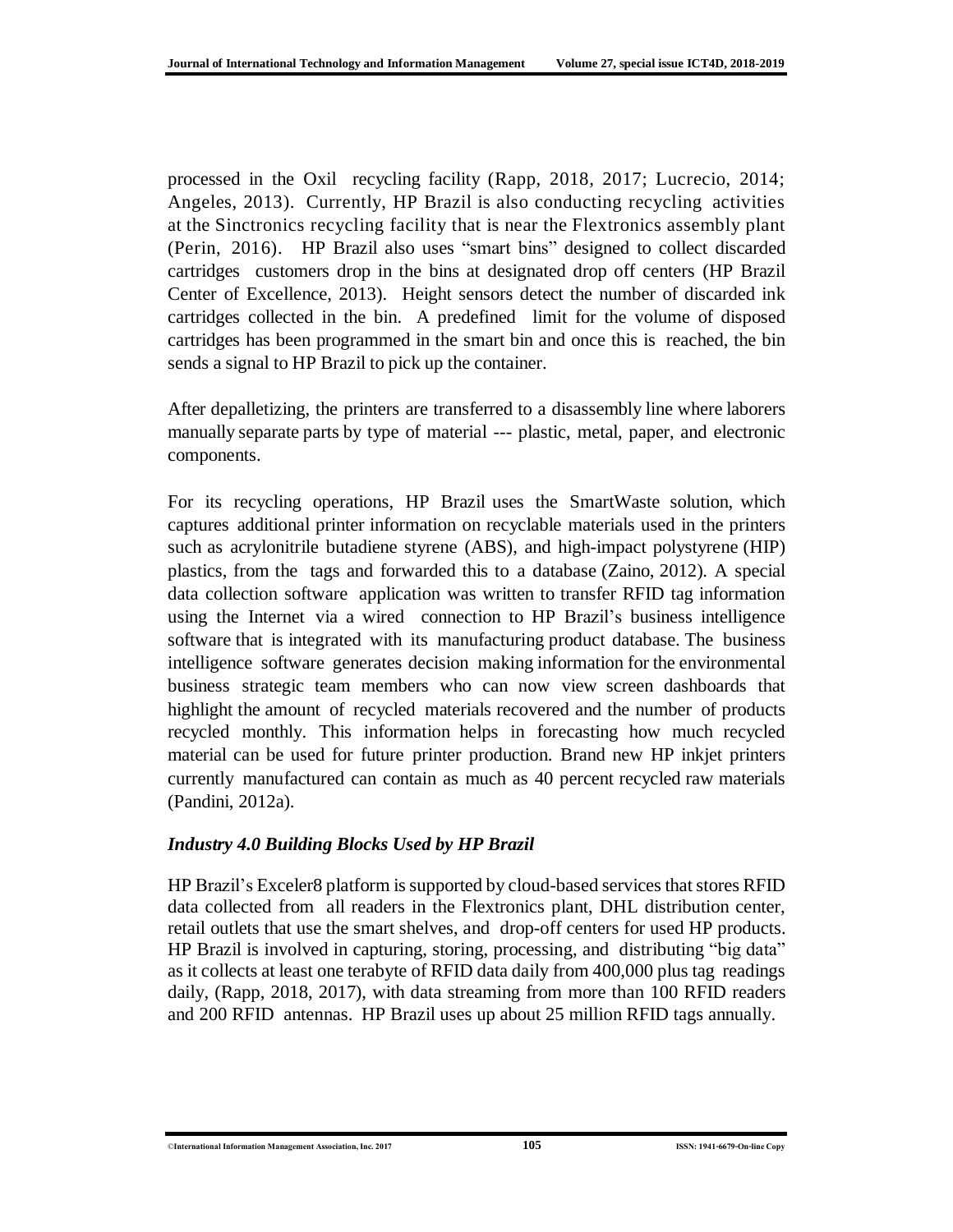Selected HP Brazil end users use data analytics software to analyze RFID data collected from different points of its internal supply chain. The data analytics services of the T3Ci firm was also used since 2007 to help end users analyze the data and create dashboards and reports using a mobile app for front-end data (Rapp, 2018, 2017; Lucrecio, 2014).

HP Brazil also plans to do some type of additive manufacturing by using organic materials to develop RFID antennas and create RFID tags using 3-D printing methods and organic electronic techniques (Rapp, 2018, 2017; Lucrecio, 2014). Less copper will be used using 3-D printing methods, thus, making them more environmentally friendly. HP Brazil's use of EPC standards will facilitate the printing of the organic tags. Overall, this future planned capability will eliminate part of the cost issues involved in the larger scale RFID deployment in HP Brazil. Robots are also used in the Flextronics plant and DHL distribution center in storing and preparing pallets for outbound shipping (HP Brazil Center of Excellence, 2017).

### *Industry 4.0 Design Principles Used by HP Brazil*

### *Interoperability and real-time capability*

An industrial IOT platform undergirds Exceler8 and enables interoperability among the different elements that constitute this platform as shown in Figure 1. The realtime tracking of the raw materials through the assembly and distribution processes enables transparency and visibility into HP Brazil's internal supply chain.

#### *Service orientation*

HP Brazil established its Center of Excellence (HP/COE), which is recognized by EPCGlobal, a non-profit organization dedicated to developing standards and best practices for using the electronic product code (EPC) in global supply chains (Lucrecio, 2014). While capitalizing on its actual experience developing the RFID infrastructure for HP/Brazil, HP/COE offers its services to clients through consulting services that cover visioning RFID potentials in the firm, configuration and validation of RFID-related products, using development tools for interfacing RFID-related systems, RFID tests, and RFID simulations (HP Brazil/RFID Center of Excellence, 2018; Lucrecio, 2014).

### *Industry 4.0 Main Characteristics Observed at HP Brazil*

This is how HP Brazil stands with respect to these main Industry 4.0 characteristics (Gilchrist, 2016).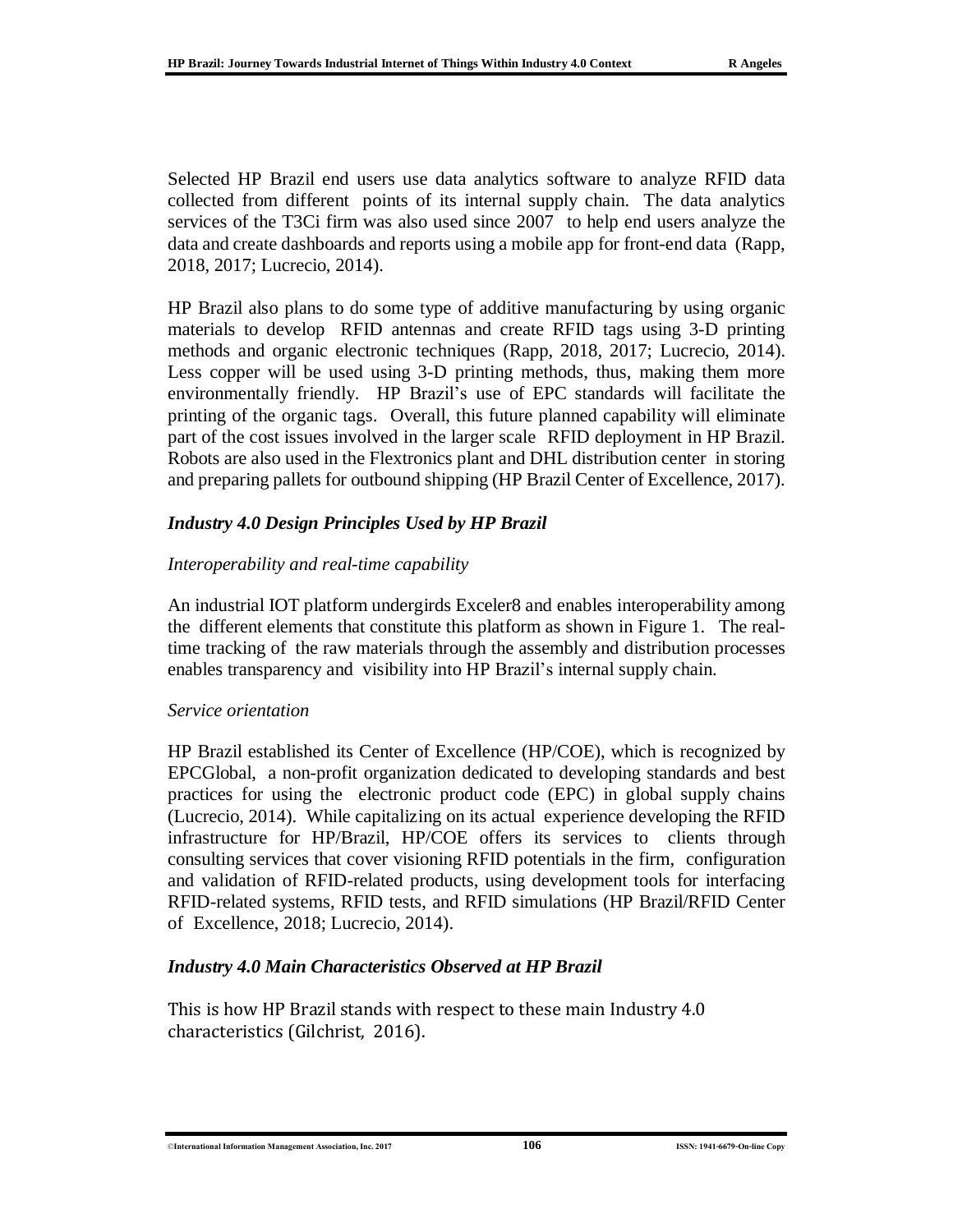### *1) Vertical integration of smart production systems*

The Exceler8 platform connects and integrates the business operations in the receipt of raw materials from local and foreign suppliers, manufacturing and assembly of HP products at Flextronics, product packaging, raw material and product inventory management, product storage at DHL, management of sales channels, product repair, and finally, product recycling (HP Brazil/RFID Center of Excellence Website, 2018).

HP Brazil COE has piloted the use of smart ink cartridge shelves/kiosks that can be used in selling the products using a self-service approach (HP Brazil Center of Excellence, 2013). These kiosks have touch screens that interact with customers as they pick, choose, and pay for printer cartridges. The kiosks store sales transaction information that is transferred to the cloud and then, forwarded to the HP's sales and marketing teams, who, use the information for demand planning and forecasting purposes and eventually, procurement of raw materials from suppliers. Use of these smart kiosks in retail outlets ensures the reliable and timely supply of printer cartridges resulting from the constant automatic replenishment from the distribution centers.

### *2) Horizontal integration through global value networks*

There is no horizontal integration as yet in HP Brazil's supply chain. Exceler8 only covers HP Brazil's internal supply chain that include Flextronics, DHL, recycling centers, and retail outlets where smart kiosks/bins are used. Ideally, the RFID system should cover HP Brazil's suppliers and corporate customers as well. This should not be too difficult in the future as HP Brazil's Exceler8 platform is cloud based and observes the EPCIS standards, which should facilitate data/information exchange between the firm and its current and future trading partners.

### *3) Through-engineering across the entire value chain*

HP Brazil is practicing the concepts behind "through-engineering across the entire value chain" through the recycling and recovery of reusable raw materials for the production of new products (See section on "HP Brazil's Recycling Center").

### *4) Acceleration of manufacturing*

Manufacturing and logistics have accelerated at HP Brazil because of a host of factors, the main one being the deployment of cyber-physical systems (CPSs). So,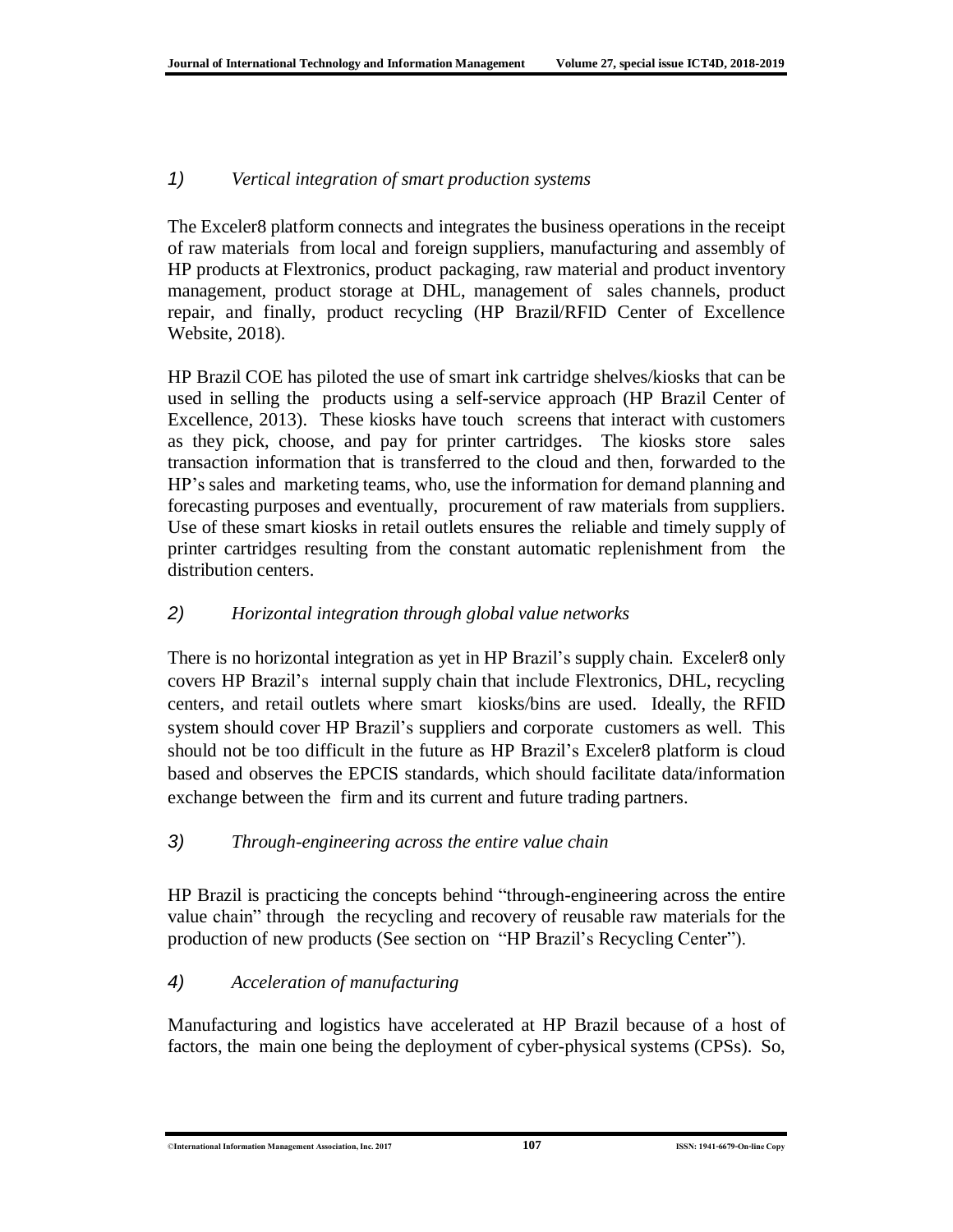for instance, if alerts are sent out to indicate certain printers failing quality control tests, further analysis can be done to review what went wrong. Also, humans can ensure that these printers are properly removed from the assembly line and not forwarded to packaging. Although humans are overseeing the process, the automated assembly line physically removes substandard printers from the assembly line.

Other factors that contribute to accelerated manufacturing include the use of: cloud computing, real time information exchanges, big data and analytics, and robotics. HP Brazil's adoption of GS1's standards for RFID infrastructure deployment has also streamlined and speeded up the exchange of data/information in key business processes of its internal supply chain (GS1.org, 2010).

### *Changes Observed in Manufacturing and Supply Chain after IIOT Deployment*

The business operations in HP Brazil's manufacturing and supply chain environment certainly experienced significant changes after the deployment of its RFID-enabled initiative (Rapp, 2018): order management metrics noticeably improved; warehouse management costs were reduced by 50 percent; both logistics and inventory costs were cut by 20 percent; turnaround time for outbound shipments registered a 19-day improvement; turnaround time for inbound shipments registered a 16-day improvement; and annual growth overall went up by 13 percent. Because of the significant supply chain visibility achieved, HP Brazil is now able to re-route end customer product shipments through the closest distribution centers, which has resulted in remarkable savings to the firm.

Business operations activities in HP Brazil also increased as reflected in the following performance statistics (Rapp, 2018): managed over 1,000 different stock keeping units (SKUs); more that 25 million RFID tags have been used per year; more than 200 interaction points involving RFID antennas, robots, etc.; more than 400,000 product readings per day; more than 6,400 customer orders automatically processed per year; over 600 gigabytes of data captured from the deployment of mobile apps; and more than one terabyte of product data captured per day.

As HP Brazil gained more experience in deploying IIOT in its Sorocaba site, the Center of Excellence progressively gained expertise and was able to offer its clients a range of cloud-based services. Lucrecio (2014) noted the four key advantages that HP Brazil derived from the deployment of IIOT in manufacturing: intelligence, mobility, connectivity, and collaboration. In terms of its Center of Excellence, HP Brazil benefits both itself and the center's clients through the three services it provides based on RFID technology (Lucrecio, 2014). The first service is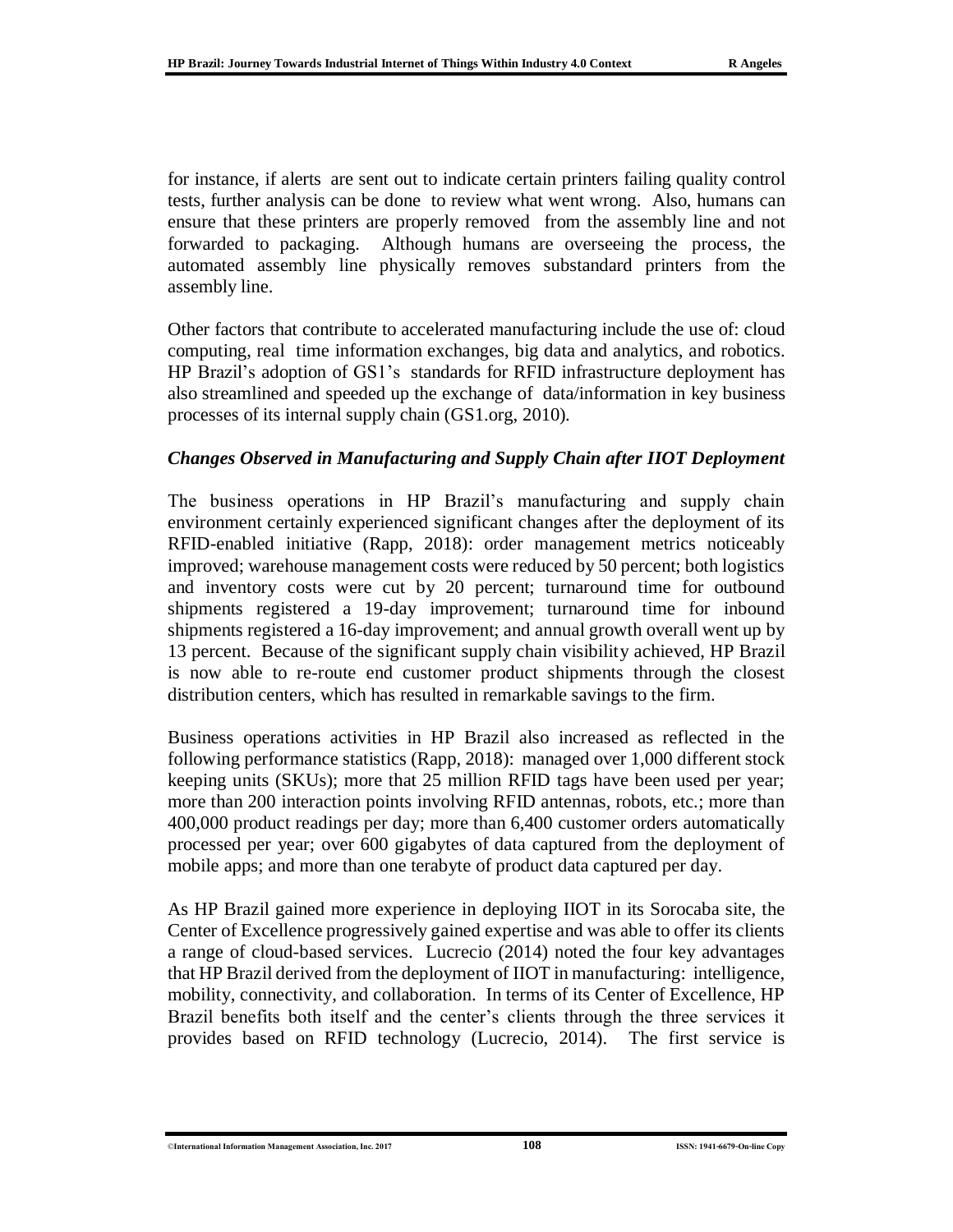"RFIDaaS Architecture," which offers an RFID-based platform that interconnects hardware resources via the cloud. Potential Center of Excellence clients can connect with any of its supply chain partners throughout the world using this architecture using a customized RFID powered system. The second service is "RFIDaaS Middleware" which is compliant with the EPCGlobal standards and is supported by middleware that will support virtually any type of RFID reader and device supporting data matrix, bar codes, etc., sold in the market. This means the "plug-and-play" method can be deployed as well, and the management of the hardware is facilitated by a Web browser-based system that provides clients the desired level of control over the devices. In addition, this service makes it easy for supply chain trading partners to control devices that are communicating with each other and exchanging data without having to involve the IT departments of the supply chain partners. The "RFIDaaS Processes" service offers support for all 36 business processes that the EPCGlobal supports such as commissioning, picking, packing, transfers, outbound logistics, among others, for supply chain participants. This service also supports GS1-supported technologies like different types of barcodes such as the EAN/UPC barcode used with consumer goods; GS1 data matrix used with healthcare products, and the GS1-128, GS1 databar, and GS1 QR (i.e., quick response) code. The data captured from the readers are stored in the cloud and the platform maintains a 1.5 second refresh rate in uploading data to the servers supporting the cloud in both Brazil and the U.S. The benefits gained by the Center of Excellence clients are quite apparent: cost savings from the use of the three cloud-based solutions delivered as services; ease of deploying RFID-based services with supply chain trading partners located anywhere; the center is in compliance with EPCGlobal and GS1 standards for deploying supply chain-based solutions; using a Web browser, clients can access their control dashboards for customizing the settings for their required services using multiplatform options -- desktops, laptops, tablets, or smartphones; the end user interface for the services is easy to understand and use; and tight security measures are provided for cloudstored data both at rest and in motion from point to point (Lucrecio, 2014).

Rapp (2018, 2017) articulated a number of points suggesting that HP Brazil is well on its way to attaining some indicators of the "smart factory" stage in the framework of Odwazny et al. (2018). Rapp touches on the following attributes: staff, data and its correctness, [data] safety, organizational structure, and control (see Table 1). In terms of its staff, Rapp (2018) strongly expressed the need to ramp up their human resource pool to include candidates with special skills in data design, development, analytics, and data security. These special skills address the expertise to promote data correctness and safety especially during this time when HP Brazil is gathering "big data."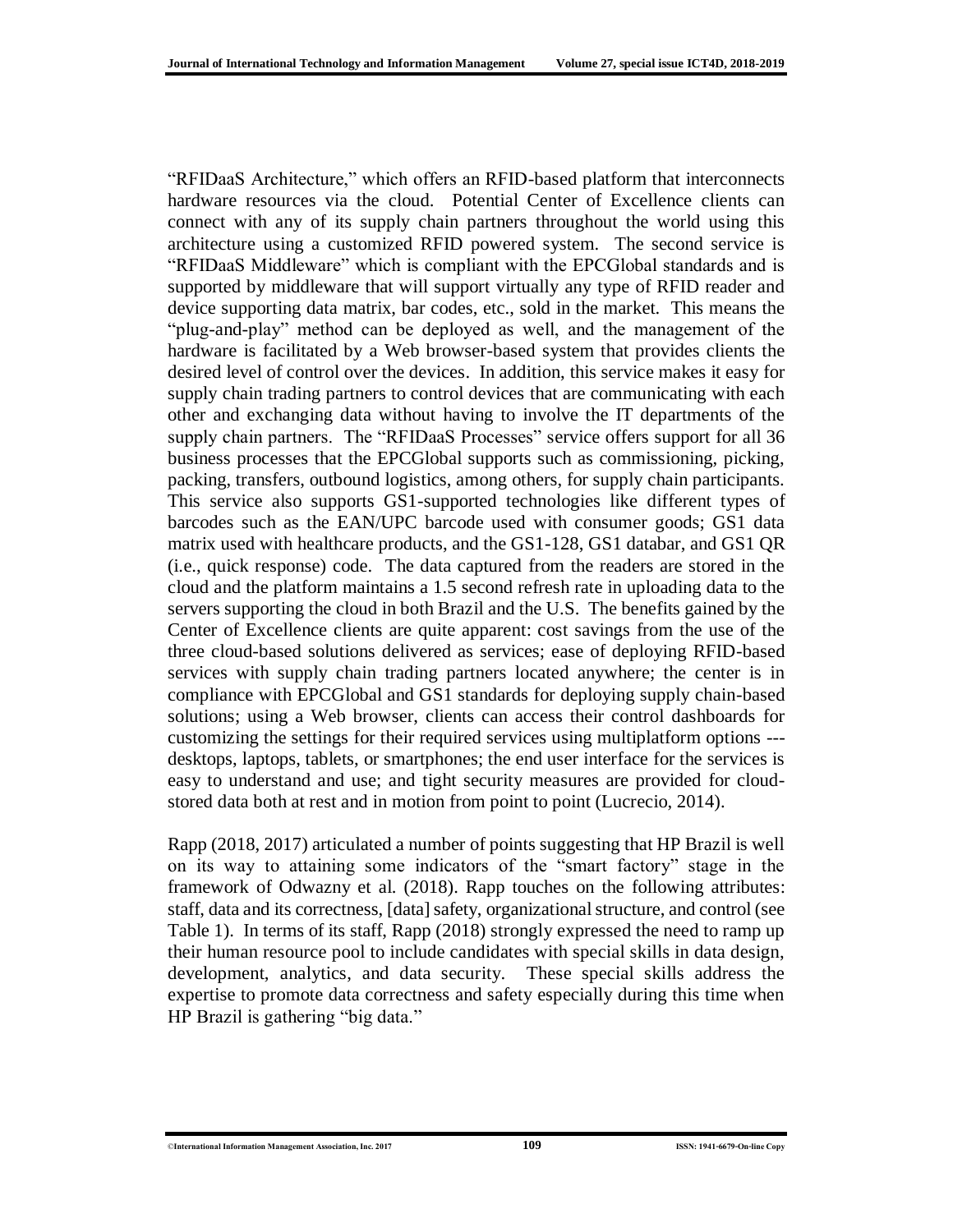In terms of organizational structure, he said that employing both hardware- and software-enabled robots in an increasingly automated factory site should allow HP Brazil to set up smaller autonomous production sites, decentralized all over the world. Furthermore, a higher level of automation should liberate HP Brazil from costs associated with its dependence on cheap unskilled labor in Latin America. Lastly, in terms of control, decentralized and agile factories scattered all over the world should allow HP Brazil to pursue demand-driven planning and mass customization more intensively. This is in keeping with the more mature "smart factory" stage of the Industry 4.0 framework. Rapp (2018) also expressed that HP is investigating the potential use cases, required financial budget, and expected benefits from deploying blockchain technology in combination with RFID in their supply chain.

HP Brazil's longer term future plan revolves around its original RFID-enabled digital supply chain, but is branching out toward related directions that are natural consequences of its earlier RFID initiatives. HP is investigating the use of machine learning and artificial intelligence to be able to graduate from having mere supply chain visibility to having prediction capabilities. With these capabilities, Rapp (2018) would like HP executives and workers to receive alerts in their smartphones via an enhanced mobile app that informs them of the consequences of the state of certain business processes and events in their supply chain and the effects of these on their ability to reach sales goal targets.

### **CONCLUSIONS**

The framework of Odwazny et al. (2018) gives a more accurate picture of where HP Brazil is in terms of becoming a smart factory according to the Industry 4.0 vision. It appears that HP Brazil is mainly in the maturity stage, with selected attributes of the "smart factory" stage. The key attribute that pegs HP Brazil in the maturity stage is the fact that its Exceler8 platform supports vertical integration in its assembly, distribution, and recycling sites. The firm has for years intended to include key suppliers but has not yet done so at the time of the research (Gambon, 2007). There was no mention of integrating valued organizational customers as well. Thus, horizontal integration is missing. Workers at HP Brazil are already familiar with the data analytics software provided by T3Ci firm but their proficiency levels and self-sufficiency with their analytics skills are unclear. HP Brazil, though, is using the cloud to collect "big data" captured from RFID tags. There are some attributes that more appropriately belong to the "smart factory" stage. For instance, HP Brazil is using additive manufacturing methods like 3-D printing to create RFID tags made from organic materials (Lucrecio, 2014). The Exceler8 platform has

<sup>©</sup>**International Information Management Association, Inc. 2017 110 ISSN: 1941-6679-On-line Copy**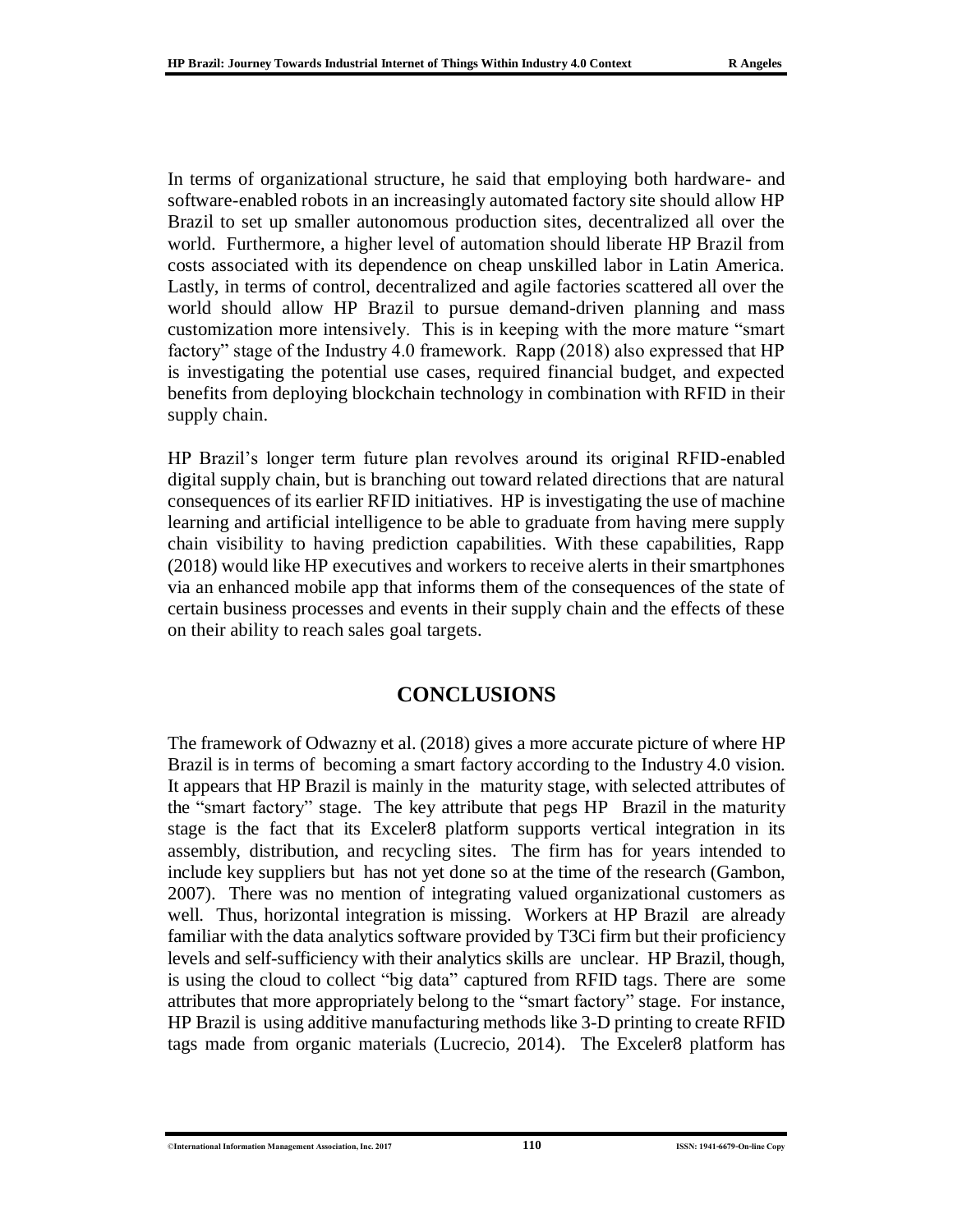enabled real-time visibility in HP Brazil's internal supply chain. The use of the "smart bins" for printer cartridges generates customer purchase data used in interactive, real-time demand planning and forecasting.

#### *Future Possibilities for HP Brazil on the IIOT Trail*

The following are speculative improvements that HP Brazil could conceivably consider for its future plans as well. Continued use of sensors could also upgrade all the maintenance responsibilities of parties offering printer leasing services --- this could be HP or other third party firms. RFID data collected from HP printers will provide a continuous stream of data indicating the status of the printers and issue alerts if their performance is about to degrade. HP Brazil could also increase the level of virtualization and simulations used in their business operations. The RFID based data collected from the printers could be used to create a "digital" twin or clone of the physical printer, which can be used by design engineers for simulated testing purposes to improve on existing printers and/or develop new printer models. Also, design engineers can use the recommendations generated by data analytics engines to test virtual clones of printers before working on the physical printers in the actual production process. HP Brazil workers could also use augmented reality tools like Google Glass Enterprise Edition to give them interactive instructions while doing their work whatever it may be, while freeing up their hands to do other things (Abraham & Annunziata, 2017). These suggestions could advance HP Brazil more fully into the "smart factory" stage.

### **REFERENCES**

- Abraham, M., and Annunziata, M. (2017). Augmented Reality Is Already Improving Worker Performance. *Harvard Business Review*, March 13, 2-5.
- Angeles, R. (2013). Using the Technology-Organization-Environment Framework and Zuboff's Concepts for Understanding Environmental Sustainability and RFID: Two Case Studies. *World Academy of Science, Engineering and Technology International Journal of Social, Behavioral, Educational, Economic, Business and Industrial Engineering,* Vol. 7 No. 11, pp. 2878- 2887.
- Bacheldor, B. (2007, September 18). OAT Launches RFID Software for Tracking Work-in- Progress. RFID Journal. Retrieved February 5, 2018, from <https://www.rfidjournal.com/articles/view?3619/2>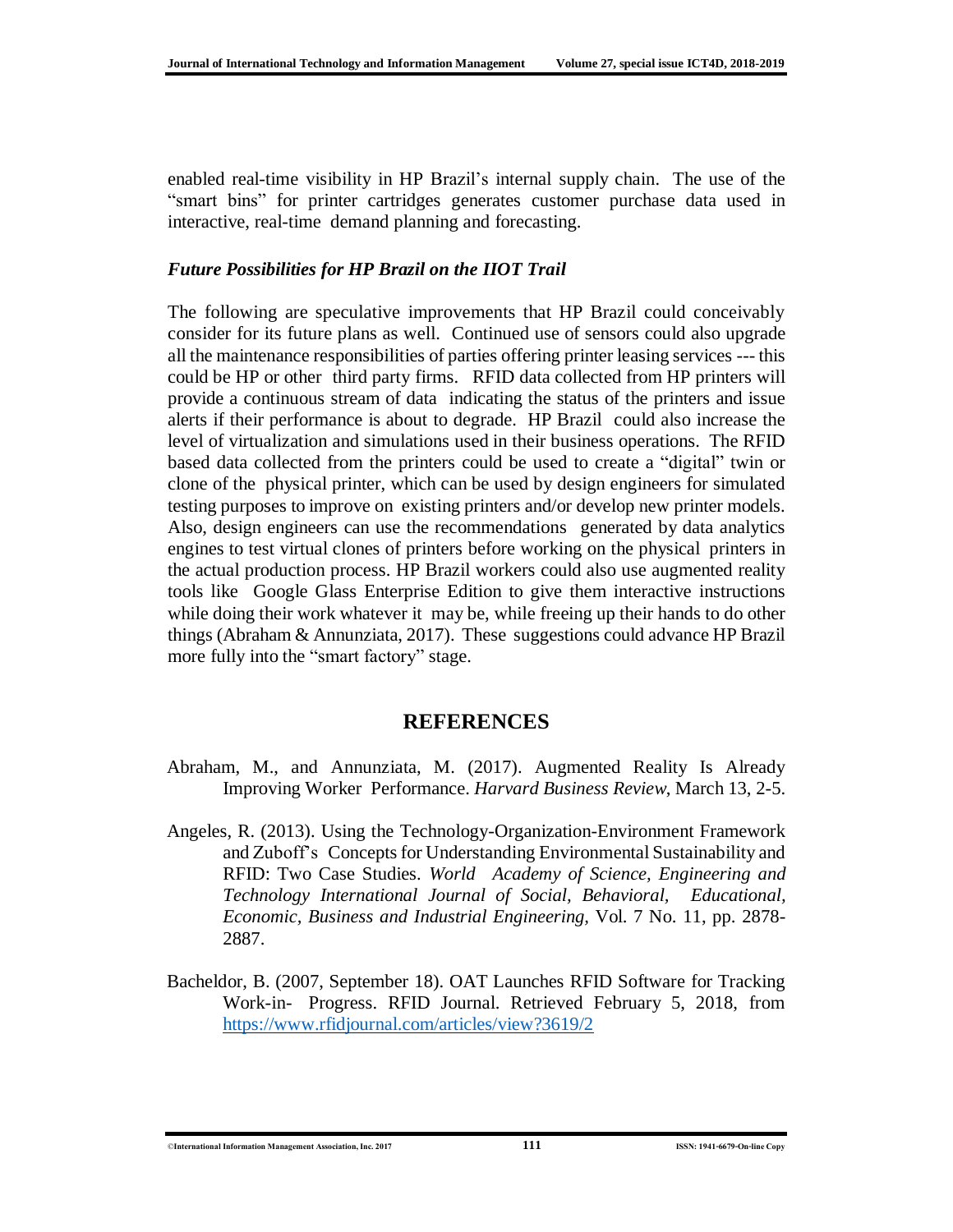- Chien C., Hong T., and Guo H. (2017). An empirical study for smart production for TFT- LCD to empower Industry 3.5. *Journal of the Chinese Institute of Engineers*, Vol. 40 No. 7, 552-561.
- Frazzon E. M., Hartmann J., Makuschewitz T., an d Scholz- Reiter B. (2013). Towards socio- cyber-physical systems in production networks. *Procedia CIRP*, Vol. 7, 49-54.
- Gambon, J. (2007, June 1). Best RFID Implementation: Keeping Tabs on Printers. RFID Journal. Retrieved May 2, 2018, from [https://www.rfidjournal.com/purchase](https://www.rfidjournal.com/purchase-access?type=Article&id=3374&r=%2Farticles%2Fview%3F3374)[access?type=Article&id=3374&r=%2Farticles%2Fview%3F3374](https://www.rfidjournal.com/purchase-access?type=Article&id=3374&r=%2Farticles%2Fview%3F3374)
- Gerbert, P., Lorenz, M. Rubmann, M., Waldner, M., Justus, J., Engel, P., and Harnisch, M. (2015, April 9). Industry 4.0: The Future of Productivity and Growth in Manufacturing Industries. Retrieved March 1, 2018, from [https://www.bcg.com/publications/2015/engineered\\_products\\_project\\_busi](https://www.bcg.com/publications/2015/engineered_products_project_business_industry_4_future_productivity_growth_manufacturing_industries.aspx) [ness\\_industry\\_4\\_futu](https://www.bcg.com/publications/2015/engineered_products_project_business_industry_4_future_productivity_growth_manufacturing_industries.aspx)  re productivity growth manufacturing industries.aspx
- Gilchrist, A. (2016). *Industry 4.0 The Industrial Internet of Things*, APress, New York, NY.
- GS1.org (2018). HP Brazil RFID CoE --- Center of Excellence. Available at available available at a state at  $\alpha$ [https://www.gs1.org/docs/epc/HP\\_Brazil\\_RFID\\_CoE\\_FACT\\_SH](https://www.gs1.org/docs/epc/HP_Brazil_RFID_CoE_FACT_SHEET_6_09_compversion_FinalV02_3_.pdf) [EET\\_6\\_09\\_compversion\\_Final V02\\_3\\_.pdf](https://www.gs1.org/docs/epc/HP_Brazil_RFID_CoE_FACT_SHEET_6_09_compversion_FinalV02_3_.pdf)
- GS1.org (May 2010). Implementation Guide for the Use of GS1 EPC Global Standards in the Consumer Electronics Supply Chain. Available at a state of  $\alpha$  at a state of  $\alpha$  at a state of  $\alpha$  at a state of  $\alpha$  at a state of  $\alpha$  at a state of  $\alpha$  at a state of  $\alpha$  at a state of  $\alpha$  at a state of  $\alpha$  at a state of  $\alpha$  at a state of  $\alpha$  at [https://www.gs1.org/sites/default/files/docs/epc/Implementation\\_G](https://www.gs1.org/sites/default/files/docs/epc/Implementation_Guide_for_the_use_of_GS1_EPCglobal_Standards_in_the_Consumer_Electronics_Supply_Chain_-_May_2010.pdf) uide for the use of GS1 E [PCglobal\\_Standards\\_in\\_the\\_Consumer\\_Electronics\\_Supply\\_Chai](https://www.gs1.org/sites/default/files/docs/epc/Implementation_Guide_for_the_use_of_GS1_EPCglobal_Standards_in_the_Consumer_Electronics_Supply_Chain_-_May_2010.pdf) n - May\_2010.pdf
- HP Brazil Center of Excellence. (2017, May 16). Transcript of Video entitled, Exceler8 --- RFID operations control [Powered by HP. Available at [https://www.youtube.com/watch?v=LYkRpSnm\\_eA](https://www.youtube.com/watch?v=LYkRpSnm_eA)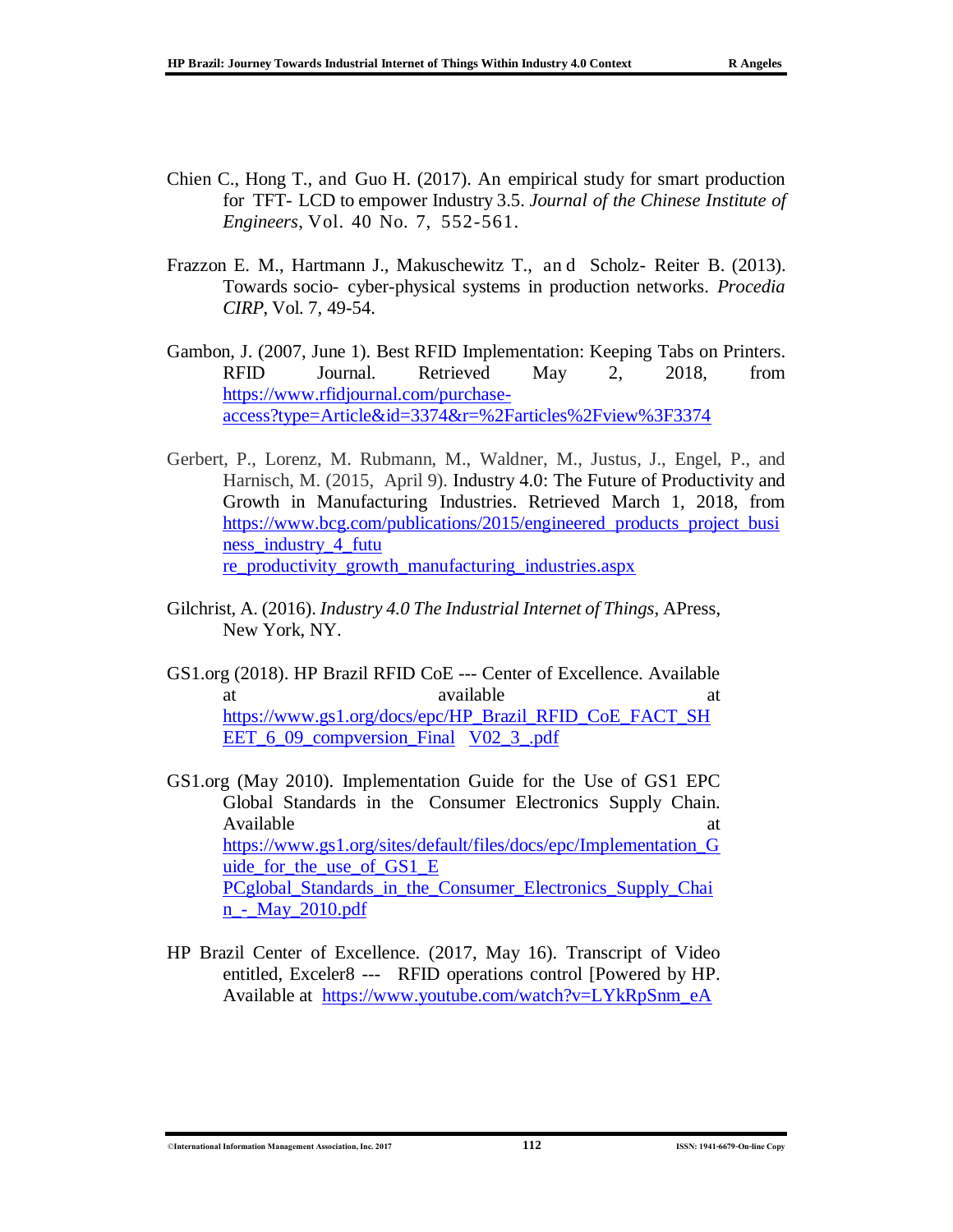- HP Brazil Center of Excellence. (2013, August 6). Transcript of Video entitled, Smart Shelf. Available at <https://www.youtube.com/watch?v=hc0NMZw2sn8>
- HP Brazil Center of Excellence. (2014, September 9). Transcript of Video entitled, RFID Real Time Reading (RFID Rotating Cloud Portal). Available at a state of  $\alpha$  at a state of  $\alpha$  at a state of  $\alpha$  at a state of  $\alpha$  at a state of  $\alpha$  at a state of  $\alpha$  at a state of  $\alpha$  at a state of  $\alpha$  at a state of  $\alpha$  at a state of  $\alpha$  at a state of  $\alpha$  at <https://www.youtube.com/watch?v=mbW8ALp6Emw>
- HP Brazil/RFID Center of Excellence Website. (2018). RFID for the Future. Available at [http://www.rfid-coe.com/rfid-center-of](http://www.rfid-coe.com/rfid-center-of-excellence)[excellence](http://www.rfid-coe.com/rfid-center-of-excellence)
- Hewlett Packard Enterprise. (2016-2017). *Delivering on the IOT customer experience: The HPE Universal IOT Platform 1.4*, Hewlett Packard, Palo Alto, CA.
- Hermann M., Pentek T., and Otto B., (2016). Design Principles for Industrie 4.0 Scenarios. *49th Hawaii International Conference on System Sciences (HICSS), Koloa, HI, pp. 3928-3937.*
- Hozdic, E. (2015). Smart Factory for Industry 4.0: A review. *International Journal of Modern Manufacturing Technologies,* Vol. VII No. 1, January, 2067-3604.
- Kagermann, H., Wahlster, W., and Helbring, J. (2013). *Securing the Future of German Manufacturing Industry: Recommendations for Implementing The Strategic Initiative Industrie 4.0 Final report of the Industrie4.0 Working Group.* Retrieved April 5, 2018, from http://www.acatech.de/fileadmin/user\_upload/Baumstruktur\_nach [Website/Acatech/ro](http://www.acatech.de/fileadmin/user_upload/Baumstruktur_nach_Website/Acatech/ro%20ot/de/Material_fuer_Sonderseiten/Industrie%23_4.0/Final_report_Industrie_4.0_accessible.pdf) [ot/de/Material\\_fuer\\_Sonderseiten/Industrie\\_4.0/Final\\_report\\_Indus](http://www.acatech.de/fileadmin/user_upload/Baumstruktur_nach_Website/Acatech/ro%20ot/de/Material_fuer_Sonderseiten/Industrie%23_4.0/Final_report_Industrie_4.0_accessible.pdf) [trie\\_4.0\\_accessible.pdf](http://www.acatech.de/fileadmin/user_upload/Baumstruktur_nach_Website/Acatech/ro%20ot/de/Material_fuer_Sonderseiten/Industrie%23_4.0/Final_report_Industrie_4.0_accessible.pdf)
- Krippendorff, K. (2004). Reliability in content analysis. *Human communication research*, *30*(3), 411-433.
- Lee J.,Jin C., and Bagheri B. (2017). Cyber physical systems for predictive production systems. *Production Engineering,* April, Vol. 11 No. 2, 155–165.
- Lucrecio, A. (2014). Transcript of talk entitled, RFID Center of Excellence: HP and Flextronics Drive End-to-End RFID Developments in

©**International Information Management Association, Inc. 2017 113 ISSN: 1941-6679-On-line Copy**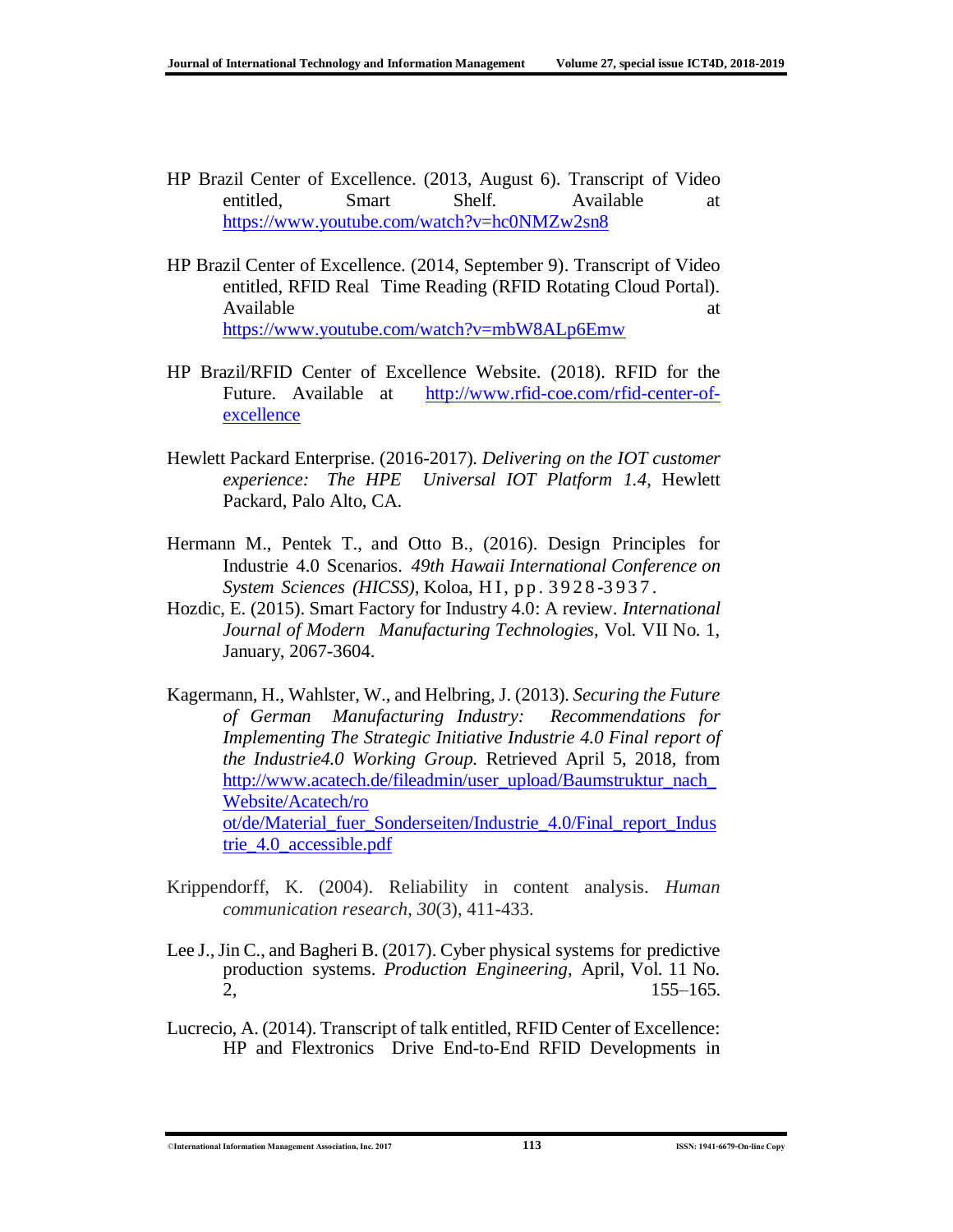Brazil. Delivered at RFID Journal Live! 2014 Conference, April 8- 10, 2014, Orlando, Florida.

- Odwazny, F., Szymanska, O., and Cyplik, P. (2018). Smart Factory: The Requirements for Implementation of the Industry 4.0 Solutions in FMCG Environment --- Case Study. *Log Forum Scientific Journal of Logistics,*Vol. 14 No. 2, 257-267.
- Pandini, M. (2012a). Transcript of session entitled, RFID Journal Award 2012: Green Award Parts 1 and 2. RFID Journal Live! 2012 Conference, April 3-5, 2012, Orlando, Florida.
- Pandini, M. (2012b). Transcript of talk entitled, Achieving Manufacturing Excellence with RFID. Delivered at RFID Journal Live! 2012 Conference, April 3-5, 2012, Orlando, Florida.
- Pandini, M. (2007). Transcript of talk entitled, Best RFID Implementation: Hewlett Packard. Delivered at RFID Journal Live! 2007 Conference, May 30-April 4, 2007, Orlando, Florida.
- Perin, E. (2017, August 27). Hewlett-Packard Factory Showcases Internet of things Advances in Brazil. RFID Journal. Retrieved April 15, 2018, from [https://www.rfidjournal.com/purchase](https://www.rfidjournal.com/purchase-access?type=Article&id=16525&r=%2Farticles%2Fview%3F16525)[access?type=Article&id=16525&r=%2Farticles%2Fview%3F16525](https://www.rfidjournal.com/purchase-access?type=Article&id=16525&r=%2Farticles%2Fview%3F16525)
- Perin, E. (2016, September 30). RFID Platform Tracks HP Brazil's Manufacturing, Distribution. RFID Journal. Retrieved April 17, 2018, from <http://www.rfidjournal.com/articles/view?15013>
- Prause M., and Weigand J. (2016). Industry 4.0 and Object-Oriented Development: Incremental and Architectural Change. *Journal of Technology Management & Innovation*, Vol. 11 No. 2, 104-110.
- Rapp, R. (2018). Transcript of talk entitled, HP LATAM Uses Digital Supply Chain Program to Improve Efficiency. Delivered at RFID Journal Live! 2018 Conference, April 10-12, 2018, Orlando, Florida.
- Rapp, R. (2018). Transcript of talk entitled, HP LATAM Uses Digital Supply Chain Program to Improve Efficiency. Delivered at RFID Journal Live! 2018 Conference, April 10-12, 2018, Orlando, Florida.

<sup>©</sup>**International Information Management Association, Inc. 2017 114 ISSN: 1941-6679-On-line Copy**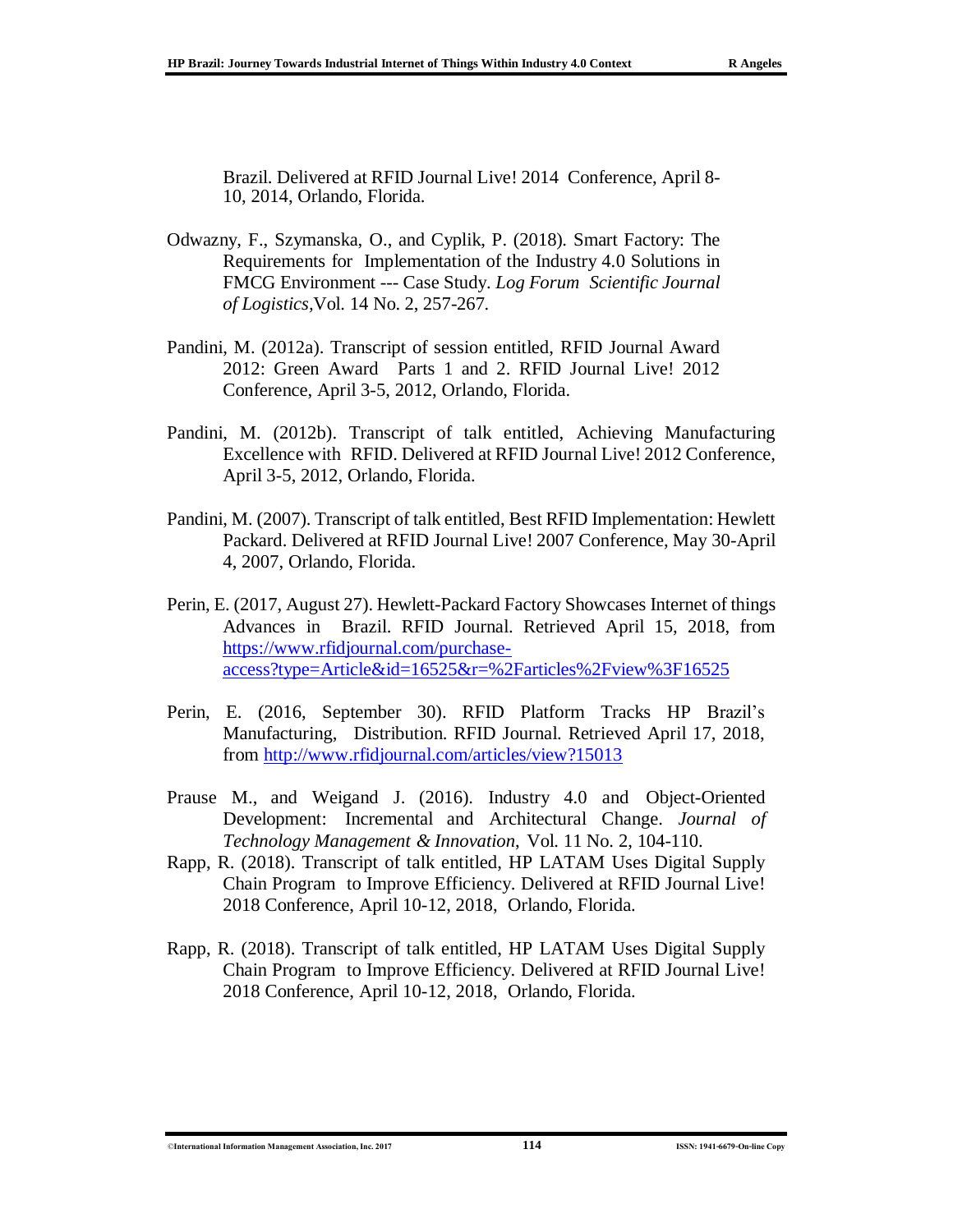- Rapp, R. (2017). Transcript of talk entitled, How Cloud Analytics Gives HP Brazil New Supply Chain Insights. Delivered at RFID Journal Live! 2017 Conference, May 9-11, 2017, Phoeniz, Arizona.
- Roberti, M. (2013, November 11). Insights from RFID Journal LIVE! Brasil 2013. RFID Journal. Retrieved May 5, 2018, from <http://www.rfidjournal.com/articles/view?11171>
- Roberti, M. (2008, October 28). HP Optimizes RFID System at Printer Plant. RFID Journal. Retrieved May 7, 2018, from <http://www.rfidjournal.com/articles/view?4420>
- Roberti, M. (2006, February 28). HP Takes RFID End to End. RFID Journal*.*  Retrieved May 9, 2018, from <http://www.rfidjournal.com/articles/view?2172>
- Stone, P.J., Dunphy, D.C., Smith, M.S., and Ogilvie, D.M. (1966). *The General Inquirer: A Computer Approach to Content Analysis*. MIT Press, Cambridge, MA.
- Swedberg, C. (2014, April 8). HP's RFID Center of Excellence to Market Cloudbased Rotating RFID Portal. RFID Journal*.* Retrieved May 15, 2018, from <http://www.rfidjournal.com/articles/view?11659>
- Techopedia (2018). Augmented Reality. Available at <https://www.techopedia.com/definition/4776/augmented-reality-ar>
- Stone, P.J., Dunphy, D.C., Smith, M.S., and Ogilvie, D.M. (1966). *The General Inquirer: A Computer Approach to Content Analysis*. MIT Press, Cambridge, MA.
- Weber, R.P. (1990). *Basic Content Analysis, 2 nd edition*. Sage Publications, Newbury Park, CA.
- Weick, K. (1979). *The Social Psychology of Organizing,* Addison-Wesley, Reading, MA.
- Wohler's Associates (2018). What is Additive Manufacturing? Available at: [https://wohlersassociates.com/additive](https://wohlersassociates.com/additive-manufacturing.html)[manufacturing.html](https://wohlersassociates.com/additive-manufacturing.html)